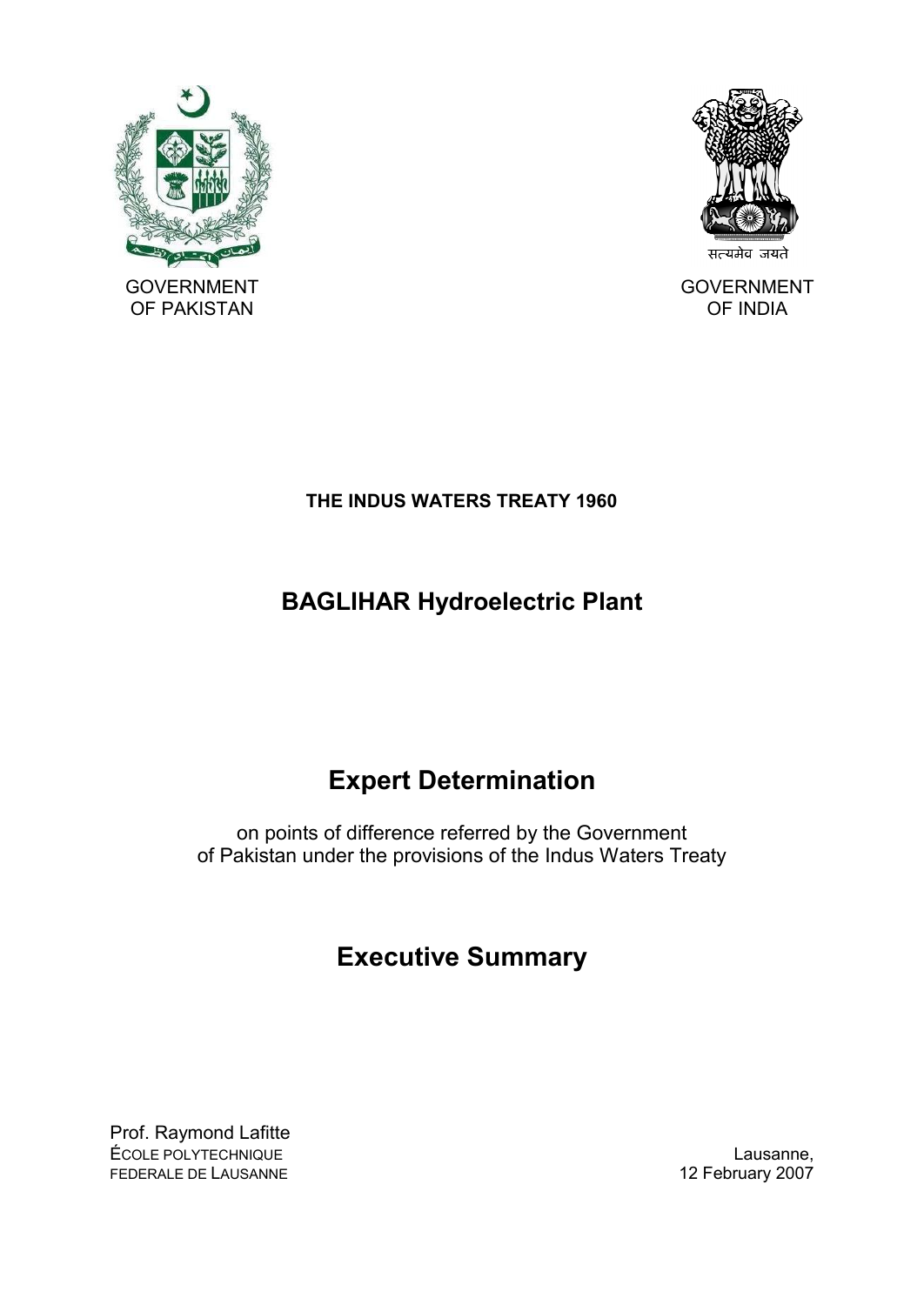# **EXECUTIVE SUMMARY**

## **Contents**

| 2.             |      | POINTS OF DIFFERENCE REFERRED BY PAKISTAN AND INDIA'S POSITION 4 |  |  |  |
|----------------|------|------------------------------------------------------------------|--|--|--|
| 3 <sub>1</sub> |      |                                                                  |  |  |  |
| 4.             |      | TECHNICAL DATA CONCERNING THE BAGLIHAR PROJECT   6               |  |  |  |
| 5.             |      |                                                                  |  |  |  |
|                |      |                                                                  |  |  |  |
|                | 5.2. |                                                                  |  |  |  |
|                | 5.3. |                                                                  |  |  |  |
|                | 5.4. |                                                                  |  |  |  |
|                |      |                                                                  |  |  |  |
|                |      |                                                                  |  |  |  |
|                |      |                                                                  |  |  |  |
|                |      |                                                                  |  |  |  |

## **ANNEXES**

|  | Hydro-electric Projects in the Chenab River Basin |  |  |  |  |  |
|--|---------------------------------------------------|--|--|--|--|--|
|--|---------------------------------------------------|--|--|--|--|--|

- 2. General Overview of the Entire Baglihar Scheme
- 3. Layout Plan of Dam and Intake
- 4. Upstream Elevation of Dam
- 5. Section of Sluice Spillway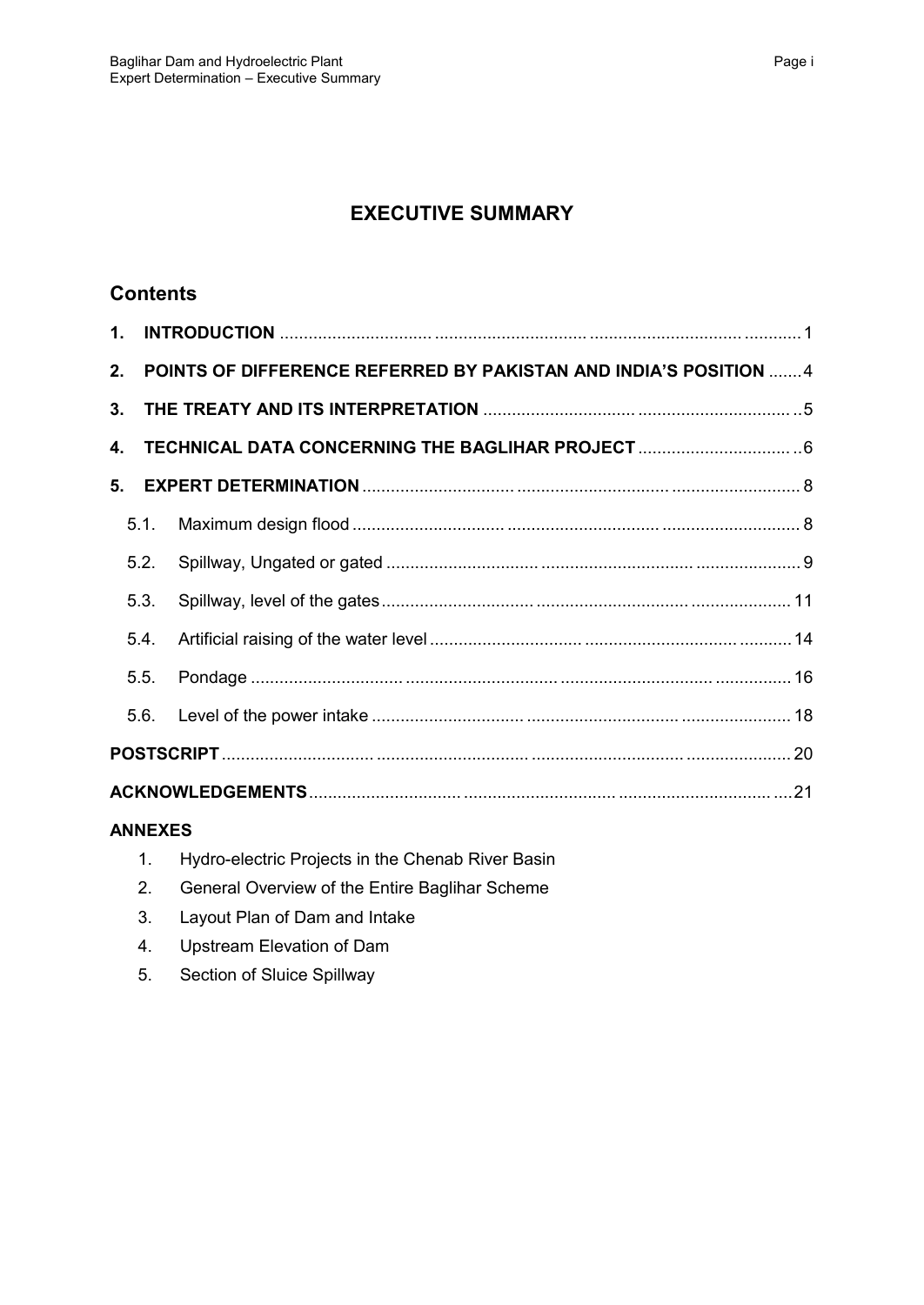#### THE INDUS WATERS TREATY 1960

#### Government of Pakistan – Government of India

#### **BAGLIHAR Hydroelectric Plant**

#### **Expert Determination**

On points of difference referred by the Government of Pakistan under the provisions of the Indus Waters Treaty

## **EXECUTIVE SUMMARY**

#### **1. INTRODUCTION**

The water resources development of the Indus system of rivers is governed by the Indus Waters Treaty 1960 (referred to hereafter as the "Treaty") signed by the Government of India and the Government of Pakistan.

The Baglihar hydropower plant, a run-of-river plant with a capacity of 450 MW in its first stage, has been under construction since 2002 on the Chenab River, a tributary of the Indus, in the northern Indian state of Jammu & Kashmir.

On 15 January 2005, the Government of Pakistan sent a request to the World Bank (WB) to appoint a Neutral Expert (NE) stating that a "difference" had arisen between India and Pakistan under Article IX (2) of the Treaty, relating to the Baglihar Project.

After consultation with the Parties under the provisions of the Treaty, on 12 May 2005 the Bank appointed the undersigned, Mr. Raymond Lafitte, Professor at the Federal Institute of Technology of Lausanne, Switzerland.

The NE received the advice, with respect to legal issues, from Professor Laurence Boisson de Chazournes<sup>1</sup>, and was assisted by Mr. Laurent Mouvet<sup>2</sup>, Senior Civil Engineer.

At the request of the NE, the International Centre for Settlement of Investment Disputes of the World Bank (ICSID) assumed the coordination of the process and logistical support. Mrs. Eloïse Obadia, Senior Counsel, and Mrs. Martina Polasek, Counsel acted as coordinators.

<sup>&</sup>lt;sup>1</sup> Professor, Faculty of Law, University of Geneva, Switzerland.

 $^2$  Head of Dams Department, Stucky Consulting Engineers Ltd, Renens, Switzerland.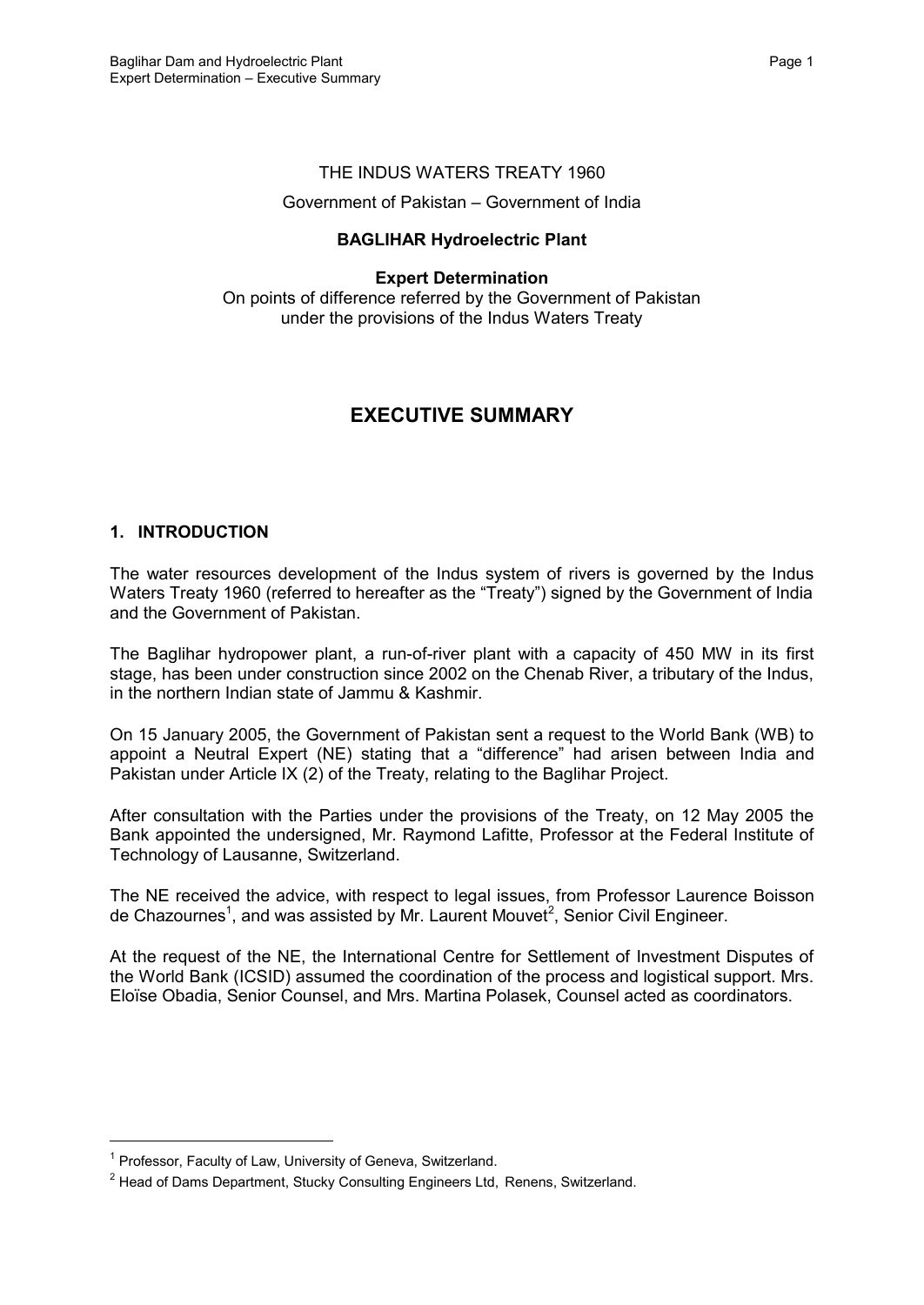The Governmental Delegations of India and Pakistan were composed of eminent personalities: engineers and lawyers. They were led by

- Shri J. Hari Narayan, Secretary, Ministry of Water Resources of India, replaced in the same position since August 2006 by Mrs. Gauri Chatterji, and Shri R. Jeyaseelan, Chairman, Central Water Commission, for India, and by
- Mr. Makhdoom Ali Khan, Attorney General for Pakistan, and Mr. Ashfaq Mahmood, Secretary, Ministry of Water Power, for Pakistan.

Meeting No. 1 of the Parties and the NE was organized on 9 and 10 June 2005 in Paris at the World Bank Office. Mr. Roberto Dañino, Senior Vice President and General Counsel of the Bank welcomed the Delegations of the Parties and introduced the NE.

With the agreement of the Parties, the NE's work programme was fixed with the intention to produce his determination within the shortest possible time period. The fact that Baglihar power plant was under construction was certainly an important incentive for this. It was necessary for the NE to be briefed as fully as possible on the respective positions; but it was also essential, in his view, that each Party should have the possibility to present its arguments comprehensively.

The procedure proposed by the Parties, agreed by the NE, was to proceed to an exchange of written instruments. A programme was defined, which was adapted as it progressed, with the following order of events:

- 15 July 2005: Documents sent by India to Pakistan according to *Appendix II to Annexure D, Paragraph 9* of the Treaty as well as additional and updated documents
- 18 August 2005: Memorial dated 14 August 2005 filed by Pakistan
- 23 September 2005: Counter-Memorial filed by India
- 31 January 2006: Reply dated 25 January 2006 filed by Pakistan
- 20 March 2006: Rejoinder filed by India
- 2 and 3 October 2006: Final Draft Expert Determination
- 26 October 2006: Written comments of the Governments of Pakistan and India on the Final Draft Expert Determination
- 24 November 2006: Written additional comments of the Parties on their respective presentations
- 12 February 2007: Final Determination of the NE.

On 2 and 3 October 2005, a visit to the Baglihar site was organised for the NE and the Delegations of India and Pakistan. Then, on 5 and 6 October 2005, the Baglihar hydraulic model was visited at the Irrigation Research Institute (IRI) in Roorkee, India.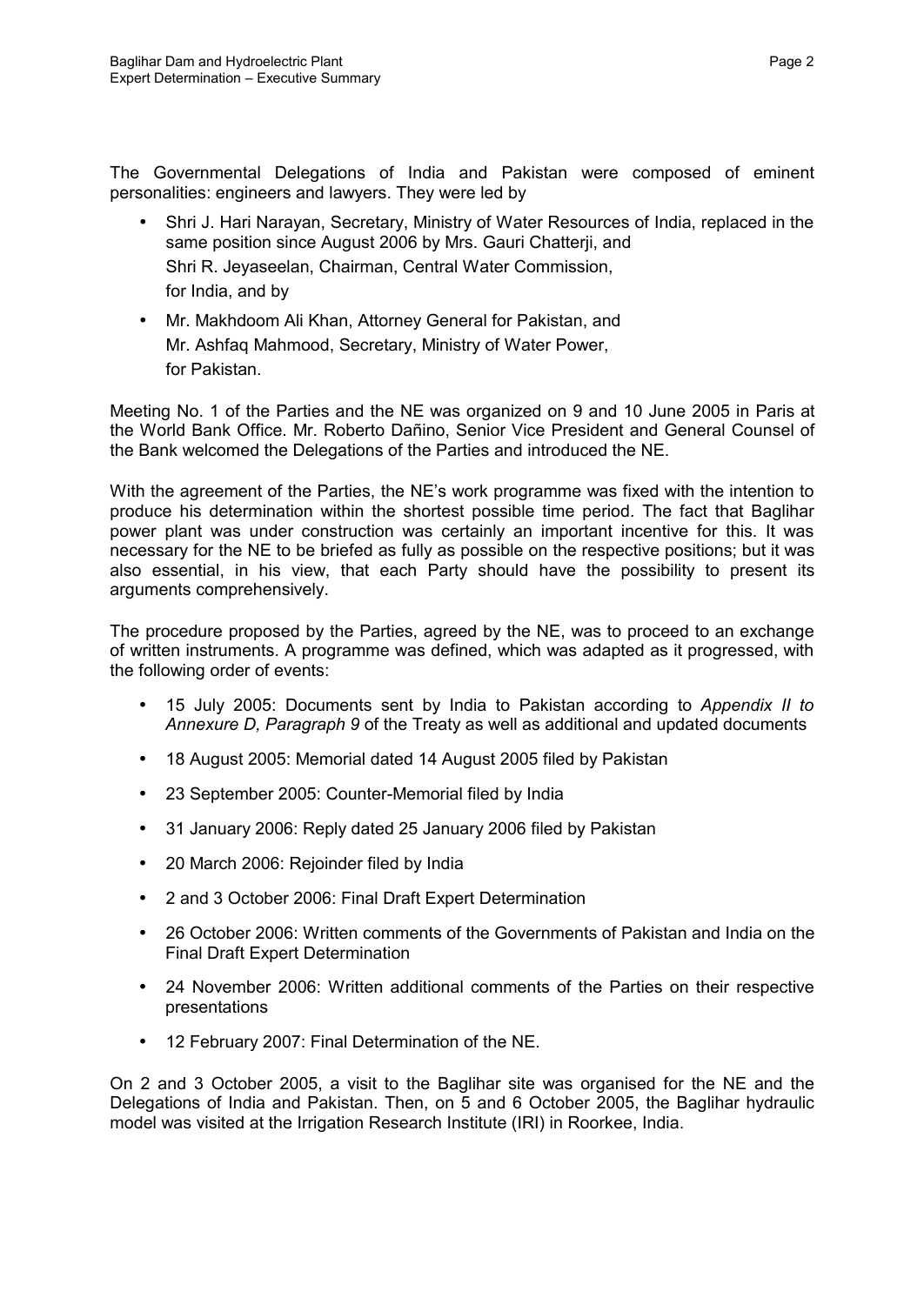Following Meeting No. 1, in Paris, five subsequent meetings were organized:

- Meeting No. 2, from 19 to 21 October 2005, in Geneva, at the World Meteorological Organisation. This meeting was devoted to additional questions from the NE which had arisen following the site visit to Baglihar.
- Meeting No. 3, from 25 to 29 May 2006, in London, at the International Dispute Resolution Centre Ltd. After the filing of the Rejoinder, this meeting was devoted to oral presentations of the Parties.
- Meeting No. 4, from 2 to 4 October 2006, in Paris, at the World Bank Office. The NE presented his Final Draft Determination.
- Meeting No. 5, from 7 to 9 November 2006, in Washington, D.C. The Parties made their comments on the Final Draft Determination.

On 12 February 2007, in Bern, both Ambassadors of Pakistan and of India received, from the hands of the NE hard and soft copies of his Determination.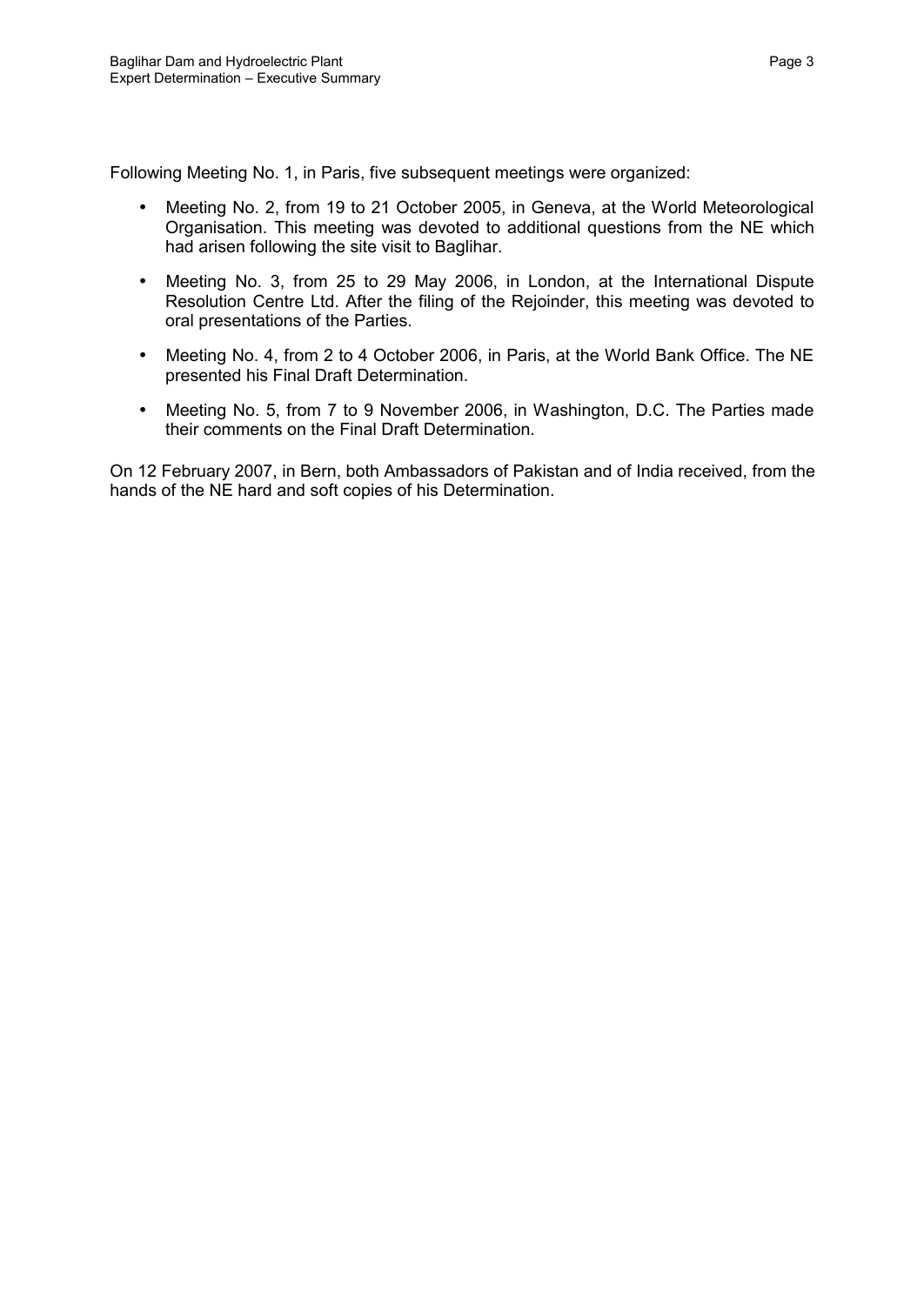#### **2. POINTS OF DIFFERENCE REFERRED BY PAKISTAN AND INDIA'S POSITION**

a. Pakistan is of the considered view that the design of the Baglihar Plant on Chenab Main does not conform to criteria (e) and (a) specified in Paragraph 8 of Annexure D to The Indus Waters Treaty 1960 and that the Plant design is not based on correct, rational and realistic estimates of maximum flood discharge at the site.

The Indian side does not agree with Pakistan's position.

*Paragraphs 8 (e) and 8 (a) of Annexure D* of the Treaty read as follows:

- *8 (e) "If the conditions at the site of a Plant make a gated spillway necessary, the bottom level of the gates in normal closed position shall be located at the highest level consistent with sound and economical design and satisfactory construction and operation of the works."*
- *8 (a) "The works themselves shall not be capable of raising artificially the water level in the Operating Pool above the Full Pondage Level specified in the design."*
- b. Pakistan is of the considered view that the Pondage of 37.722 MCM exceeds twice the Pondage required for Firm Power in contravention of Paragraph 8 (c) of Annexure D to the Treaty.

The Indian side does not agree with Pakistan's position.

*Paragraph 8 (c) of Annexure D of the Treaty reads as follows:* 

- *(c) "The maximum Pondage in the Operating Pool shall not exceed twice the Pondage required for Firm Power."*
- c. Pakistan is of the considered view that the intake for the turbines for the Plant is not located at the highest level consistent with satisfactory and economical construction and operation of the Plant as a Run-of-River Plant and is in contravention of Paragraph 8 (f) of Annexure D to the Treaty.

The Indian side does not agree with Pakistan's position.

*Paragraph 8 (f) of Annexure D* of the Treaty reads as follows:

*(f) "The intakes for the turbines shall be located at the highest level consistent with satisfactory and economical construction and operation of the Plant as a Run-of-River Plant and with customary and accepted practice of design for the designated range of the Plant's operation."*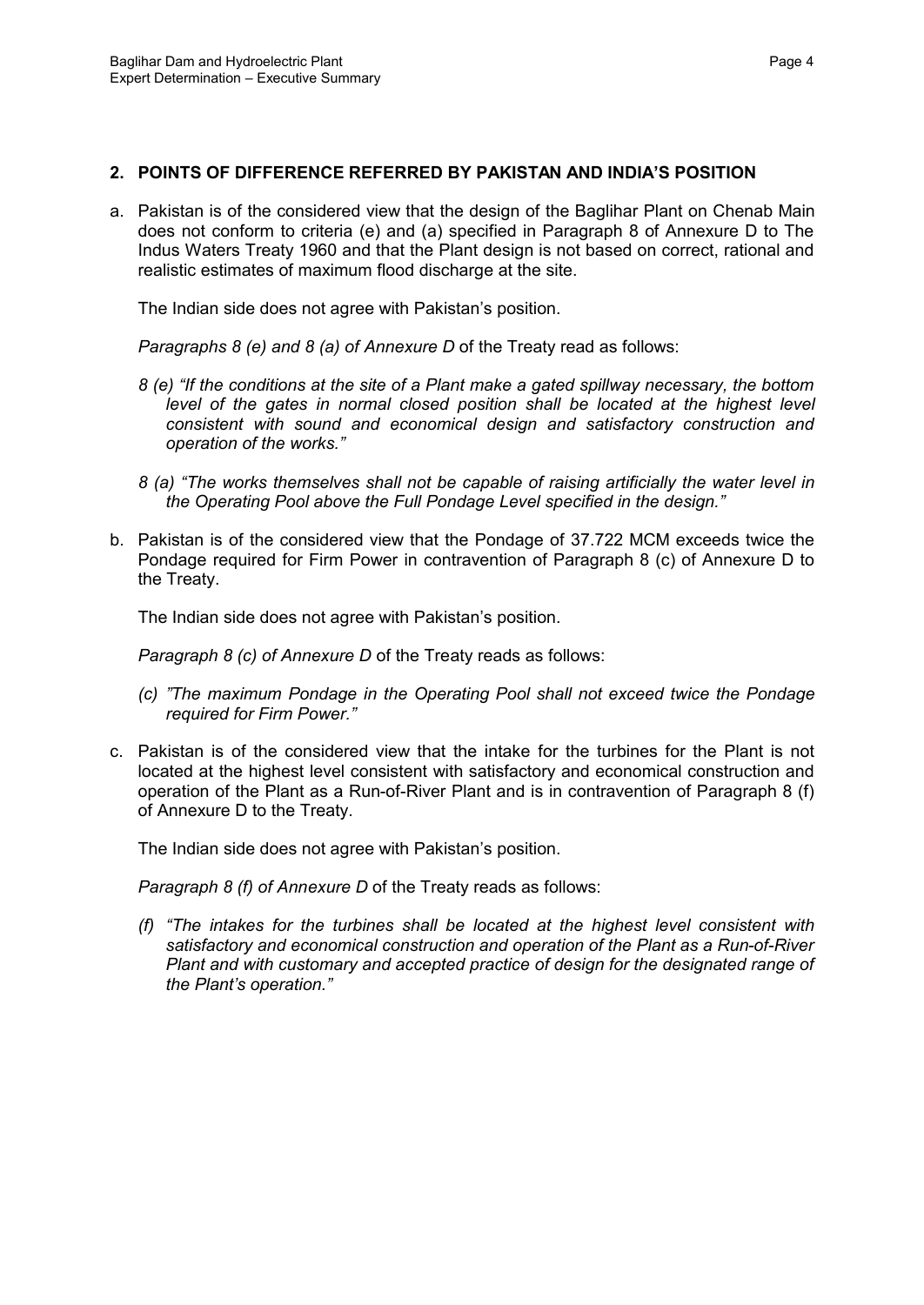### **3. THE TREATY AND ITS INTERPRETATION**

In Interpreting the Treaty, the NE has relied on the rules of the Vienna Convention on the Law of Treaties which reflect customary international law with regard to ordinary methods of treaty interpretation. The Treaty was negotiated and concluded during a period of tension between India and Pakistan. However, in the view of the NE, because of this tension, those who drafted the Treaty aimed for predictability and legal certainty in its drafting, so as to ensure sound implementation. The Treaty contains clear language and wording on how and to which extent India and Pakistan may be allowed to utilize the waters of the Indus system of rivers. The Treaty also gives a clear indication of the rights and obligations of both Pakistan and India. These rights and obligations should be read in the light of new technical norms and new standards as provided for by the Treaty.

Furthermore, and taking account of the ordinary methods of interpretation, the NE is of the opinion that interpretation of the Treaty must be guided by the principle of integration and the principle of effectiveness. These two principles provide for the Treaty to find effect in its whole and to ensure that each of the object(s) and purpose(s) of the Treaty is given fullest weight and effect when interpreting the rights and obligations under the Treaty. According to the Preamble of the Treaty, the object(s) and the purpose(s) of this Treaty are to attain the most complete and satisfactory utilisation of the waters of the Indus systems rivers, to fix and delimit the rights and obligations of each party in relation to the other concerning the use of these waters, and to provide for the settlement of questions arising from the application or the interpretation of the Treaty. The objectives set out in the Preamble cannot be read in isolation from each other. They are all complementary in light of the principles of integration and effectiveness and no hierarchy can be deduced from the wording of the Preamble. The rights and obligations contained in Part 3 of Annexure D must be interpreted so as to allow for the fulfilling of the object(s) and purpose(s) of the Treaty in "a spirit of goodwill and friendship" and in "a co-operative spirit", taking into account the best and latest practices in the field of construction and operation of hydro-electric plants.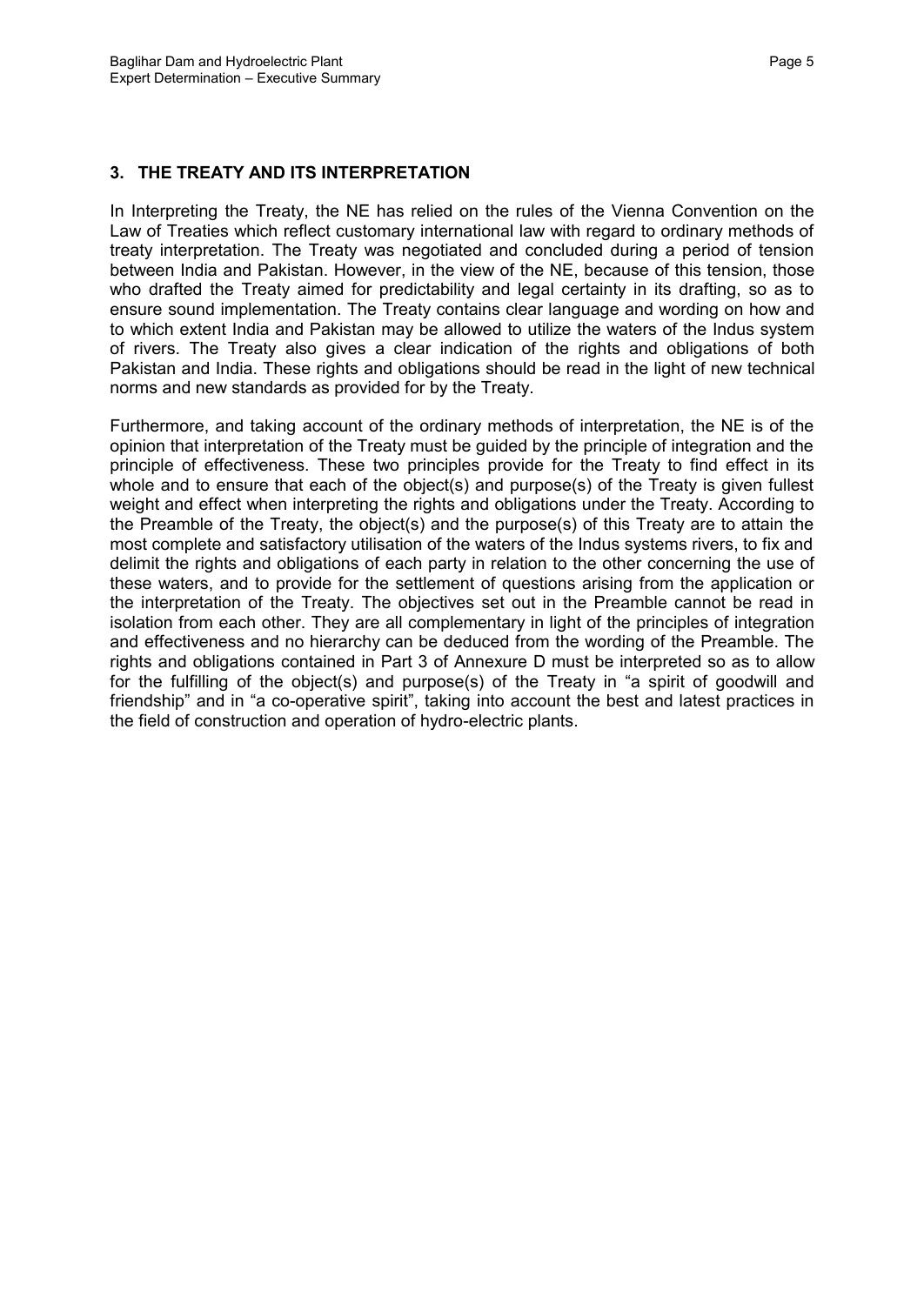## **4. TECHNICAL DATA CONCERNING THE BAGLIHAR PROJECT**

For clarification, the main characteristics of the project, as presented during the site visit in October 2005 and provided by India, are repeated below. Corresponding plates are also given in Annexes 1 to 5 to the Executive Summary.

#### **DAM BODY**

| Type<br>Height above deepest foundation [m]<br>Length of dam crest [m]<br>Crest elevation [m asl]                                                                                                                                                                                                                                          | <b>Concrete Gravity</b><br>144.50<br>317<br>844.50                                                                                                                                              |
|--------------------------------------------------------------------------------------------------------------------------------------------------------------------------------------------------------------------------------------------------------------------------------------------------------------------------------------------|-------------------------------------------------------------------------------------------------------------------------------------------------------------------------------------------------|
| <b>RESERVOIR CHARACTERISTICS</b><br>Full pondage level FPL [m asl]<br>Dead storage level DSL [m asl]<br>Pondage [M.m <sup>3</sup> ]<br>Dead storage capacity $[M.m^3]$<br>Gross storage capacity $[M.m^3]$                                                                                                                                 | 840<br>835<br>37.50<br>358.45<br>395.95                                                                                                                                                         |
| <b>HYDROLOGY</b><br>Catchment area [km <sup>2</sup> ]<br>Mean annual inflow $[M.m^3]$<br>Mean discharge [m <sup>3</sup> /s]<br>Median annual discharge [m <sup>3</sup> /s]<br>Peak flood discharge [m <sup>3</sup> /s]<br>1 year return period<br>10 year return period<br>100 year return period<br>1000 year return period<br><b>PMF</b> | 17,325<br>25,000<br>790<br>450<br>2,300<br>5,100<br>8,100<br>12,100<br>16,500                                                                                                                   |
| SPILLWAYS<br>Type<br>Maximum discharge capacity [m <sup>3</sup> /s]                                                                                                                                                                                                                                                                        | Sluice spillway with 5 openings, and<br>Chute spillway with 3 bays<br>16,500 [peak of PMF flood]                                                                                                |
| a) Sluice Spillway<br><b>Type</b><br>Type of gates<br>Number of gates<br>Size of gates<br>Spillway Sill Elevation [m asl]<br>Head above sill [m]<br>Normal conditions<br>Maximum extreme conditions<br>Energy dissipation<br>Capacity at FPL $[m^3/s]$                                                                                     | Submerged orifice with ogee-shaped chute<br>Radial with hydraulic hoists<br>5<br>10 m (W) x 10.50 m (H)<br>808<br>32<br>36.50<br>Splitter and ledge along chute, lined stilling basin<br>10,772 |
|                                                                                                                                                                                                                                                                                                                                            |                                                                                                                                                                                                 |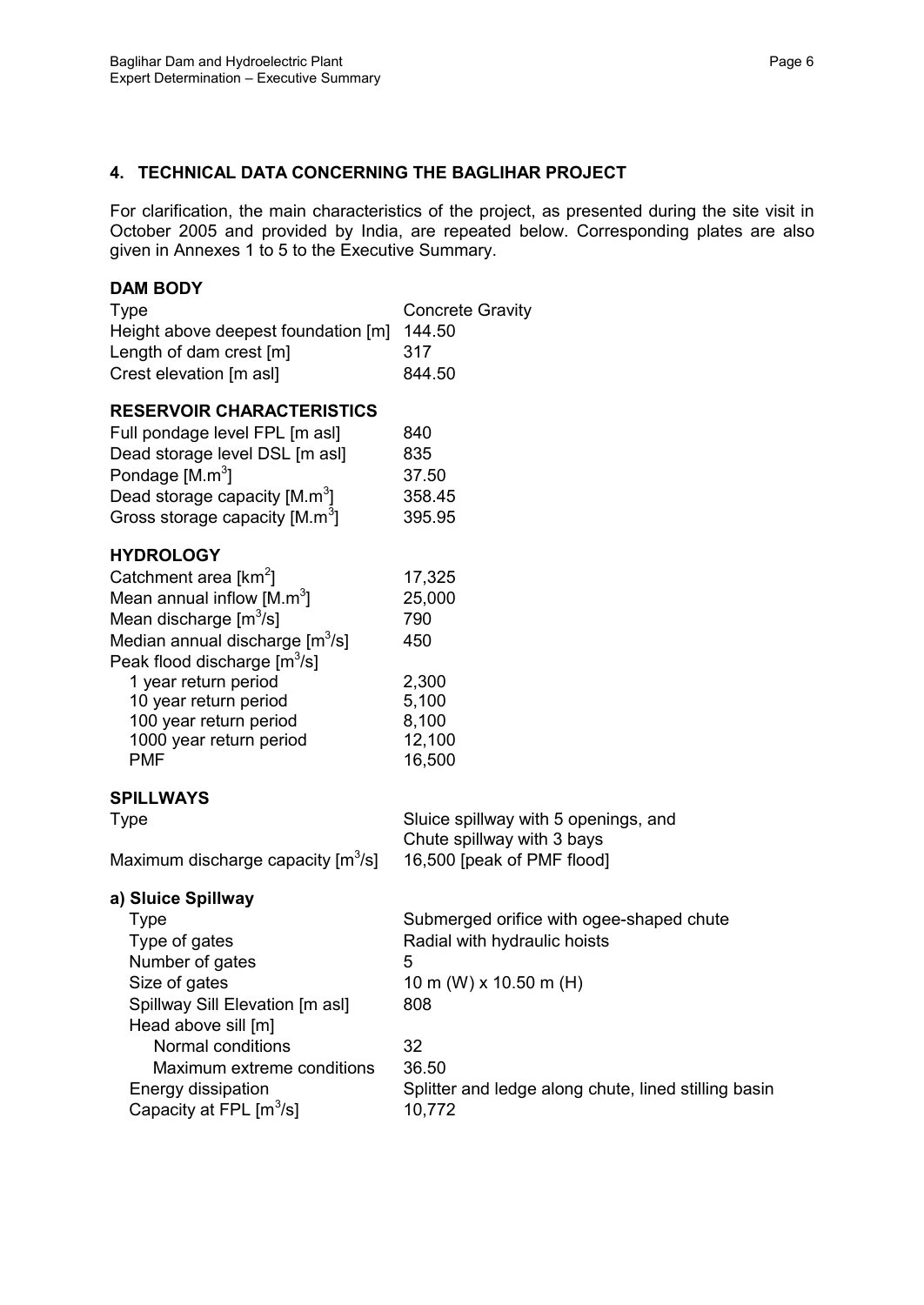| b) Chute Spillway                   |                                   |
|-------------------------------------|-----------------------------------|
| Type of gates                       | Radial with hydraulic hoists      |
| Size of gates                       | 12 m (W) $\times$ 19 m (H)        |
| Number of gates                     | 3                                 |
| Spillway sill elevation [m asl]     | 821                               |
| Head above sill [m]                 |                                   |
| Normal conditions                   | 19.0                              |
| Maximum extreme conditions          | 23.50                             |
| Energy dissipation                  | Flip bucket and lined plunge pool |
| Capacity at FPL [m <sup>3</sup> /s] | 5,728                             |
|                                     |                                   |

#### **c) Auxiliary Spillway**

Type surface chute Size of gate 6 m (W)  $\times$  3 m (H) Spillway sill elevation [m asl] 837 Capacity at FPL  $[m^3/s]$  53

# **POWER INTAKE**

Sill level [m asl] 818 Capacity  $[m^3/s]$ 

## **POWERHOUSE**

Installed capacity [MW] 450 Number of unit 3 (x 150 MW)

Purpose **Evacuation of floating debris** Location **Example 2** Right side of the dam, close to power intakes

Stages Stage I: Right intake Stage II: Left intake Type Lateral submerged intake Location **Constanting Conducts** On the right bank, forming an angle of 120° with dam Size of gated section 2 x 10.0 m (W) x 7.5 m (H) for stage I Size of headrace tunnel 10.15 m diameter circular 430

Location **Location** Underground, on the right bank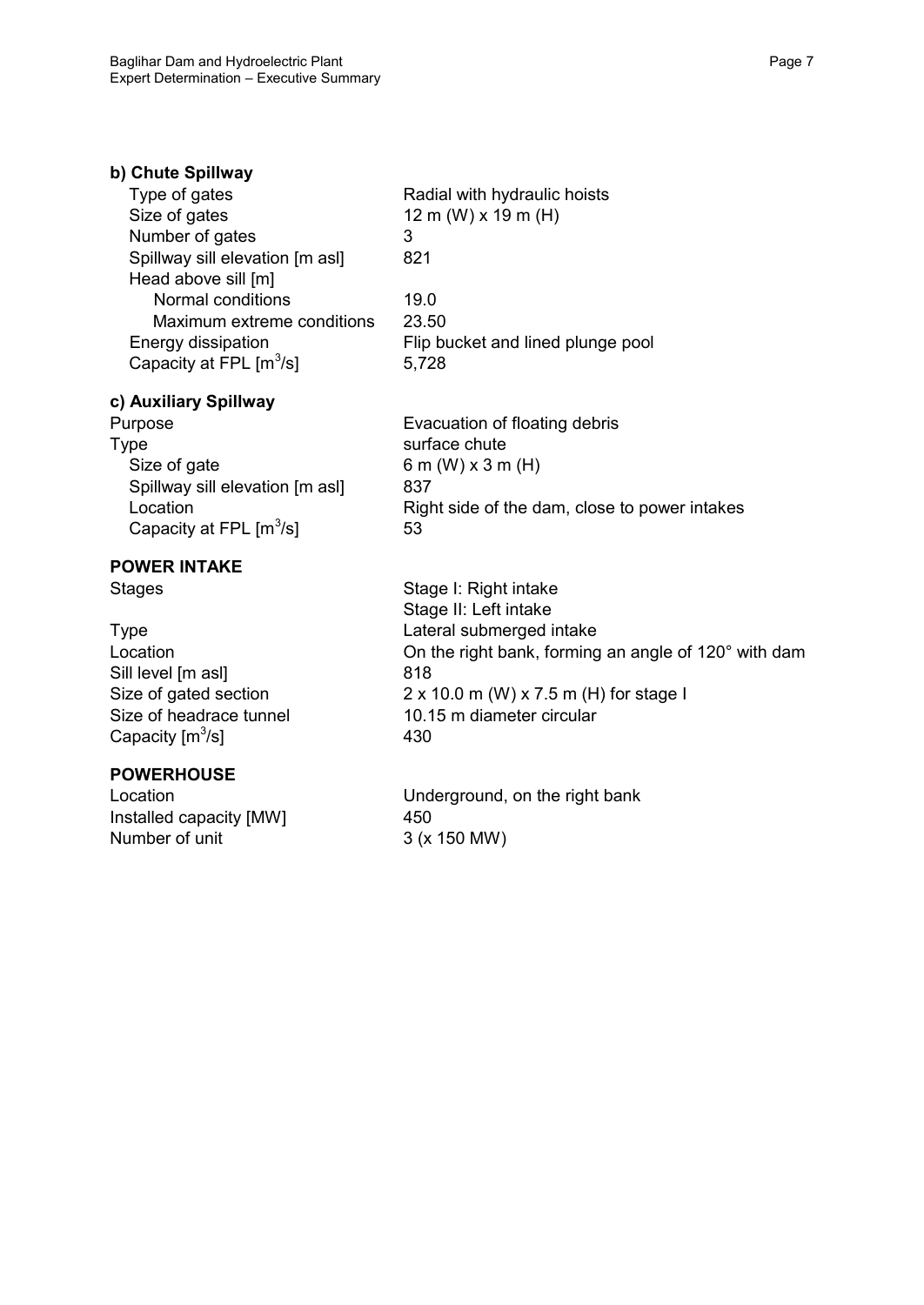### **5. EXPERT DETERMINATION**

#### **5.1. MAXIMUM DESIGN FLOOD**

The design flood, generally accepted in the world, has a probability of occurrence of 1/10,000 per year, or expressed differently, has a return period of 10,000 years.

According to India's approach, the design flood is the Probable Maximum Flood, which appears to be identical, in this region, to the 10,000 year return period flood. India has correctly applied the statistical approach, but unfortunately the series of peak annual discharges is limited. The deterministic approach was also applied. Probably, for such a large catchment area, India has developed all possible methods of analysis; the NE thinks especially of both the climatological and geomorphological analyses.

The analysis done by India results in a value of 16,500  $\text{m}^3\text{/s}$ .

Pakistan has used its own statistical approach with a longer annual peak series of 80 years that it obtained by correlation of the discharge measured at the Marala barrage.

The result of Pakistan's calculation is  $14,900$  m<sup>3</sup>/s. The point of view of the NE is that this value is one value among the others, which is not unreasonable.

But finally the choice of the design flood should be based on an analysis of all the results obtained, and supplemented by a strong engineering judgement.

**DETERMINATION D1** relating to the maximum design flood [point (a) of the difference referred by Pakistan]

In view of all the uncertainties of flood analysis, the NE has decided to retain the value of 16,500  $\mathrm{m}^3$ /s for the peak discharge of the design flood. Climate change, with the possible associated increase in floods, also encourages a prudent approach.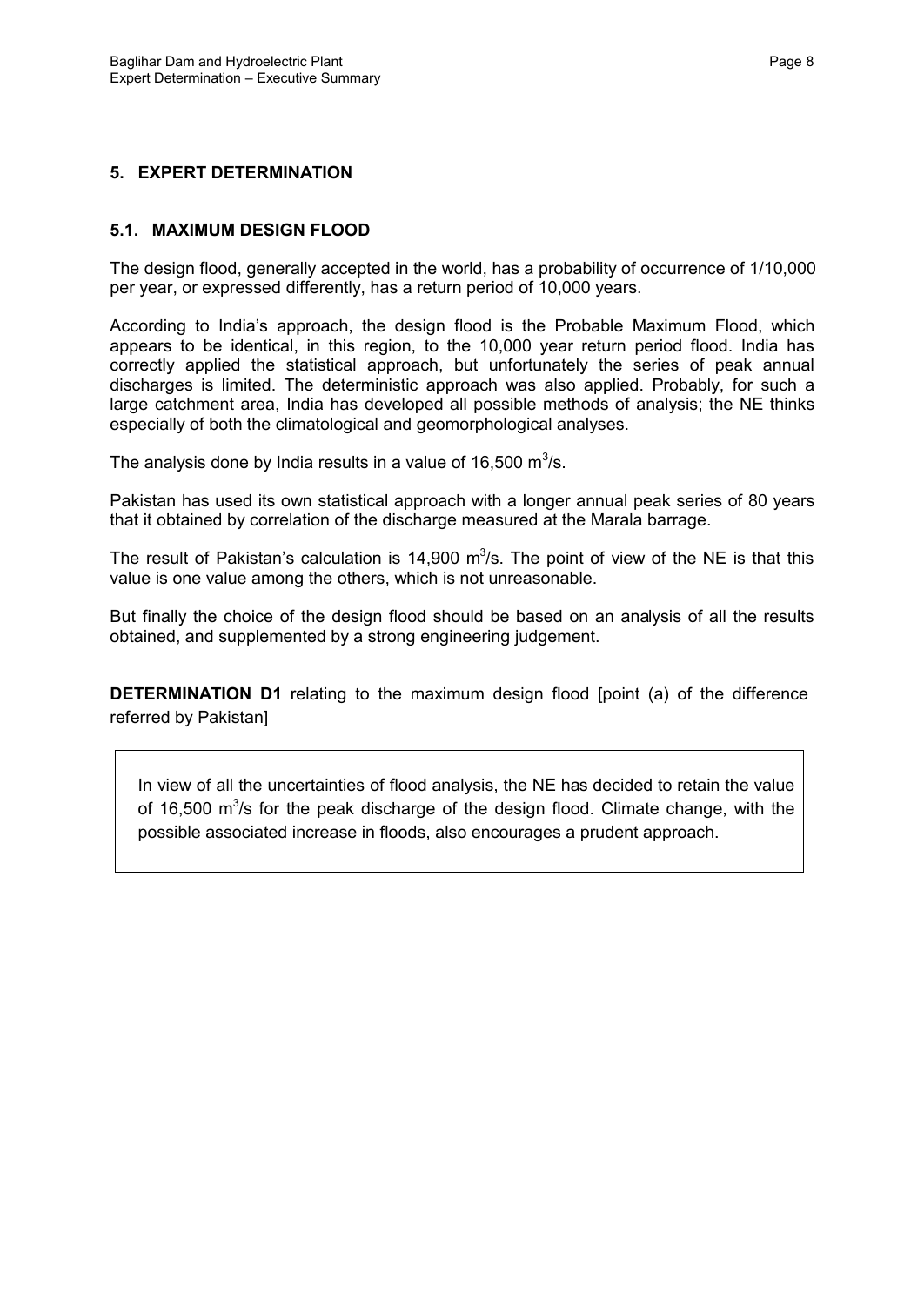#### **5.2. SPILLWAY, UNGATED OR GATED**

Referring to the Treaty, in *Annexure D - Part 3-New Run-of-River Plant, Paragraph 8 (e),* Pakistan declared that a gated spillway is not necessary,

The determination of the possible arrangement of spillways must be driven by the general conditions of the site, *i.e.* hydrology and sediment yield, topography, geology and seismicity.

Based on a statistical analysis of 13,000 existing spillways in the world, it has been demonstrated that the provision of gates on large spillways is common practice. Furthermore, it appears that the sole use of ungated free overflow spillways is marginal when the required capacity for flood releases is higher than 15,000 m<sup>3</sup>/s.

Free overflow spillways require a higher dam to be able to release the design flood than is the case with gated spillways. The cost of this dam heightening has been compared with the cost of a corresponding gated spillway. A simplified calculation has demonstrated that, with a dam type and size comparable with Baglihar dam, and considering the same discharge requirements, a purely economic comparison always favours a gated spillway.

The maximum water level of the reservoir cannot exceed el. 840 m asl to avoid flooding of Pul Doda town as well as some infrastructure upstream. The potential head of the site (ca. 130 m) should be totally utilized for energy production. The Full Pondage Level (FPL), according to the design submitted by India, is fixed at el. 840 m asl. If the design flood should occur, the spillway gates would be opened and the reservoir level would not rise above FPL. On the contrary, if the spillway were ungated, the level of water on the spillway crest would rise by about 12 m to allow for the discharge of the design flood. The reason is the short length of the dam crest which limits the length of the spillway weir. To avoid flooding of the upstream shores, the crest of an ungated overflow spillway should be fixed at el. 828 m asl. The 130 m head of the power plant will be reduced by 12 m, which would represent a loss of 9% in energy production throughout the life of the plant.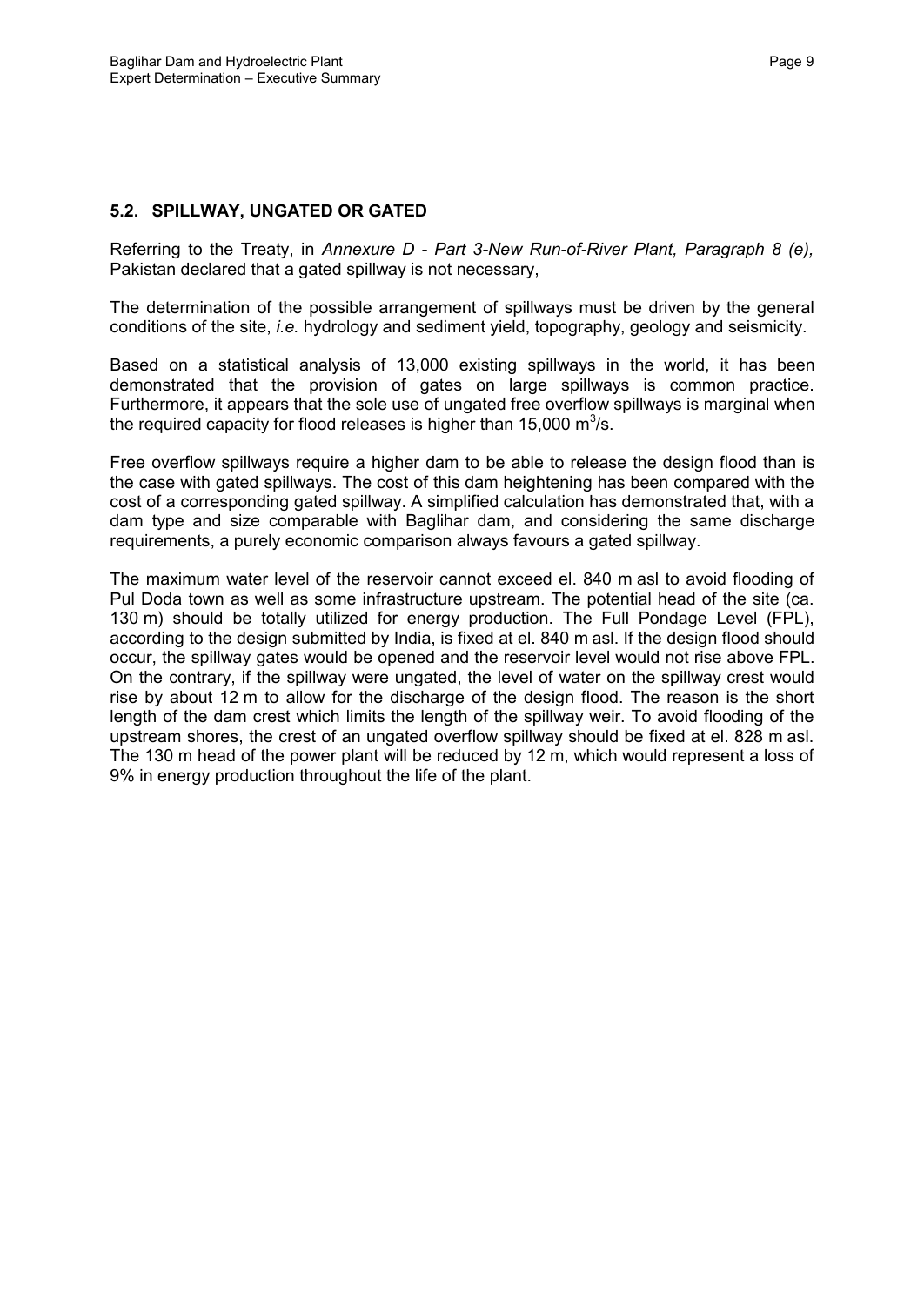**DETERMINATION D 2** relating to the issue of gated or ungated spillway [point (a) of difference referred by Pakistan]

The Treaty provides in *Paragraph 8 (e) of Part 3 of Annexure D the following*:

*"If the conditions at the site of a Plant make a gated spillway necessary,<sup>3</sup> the bottom level of the gates in normal closed position shall be located at the highest level consistent with sound and economical design and satisfactory construction and operation of the works.*

The NE considers, in conformity with the state of the art, that the conditions at the site of the Baglihar plant require a gated spillway. An analysis done by the NE on 13,000 existing spillways in the world shows that 89% of these structures, having a design discharge higher than 14,000  $\text{m}^3$ /s, are gated.

This decision is consistent with the provisions of the Treaty, requiring a sound and economical design, and satisfactory construction and operation of the works. It is also in accordance with the Preamble of the Treaty, which provides that "[t]he Government of India and the Government of Pakistan, being equally desirous of attaining the most complete and satisfactory utilization of the waters of the Indus system of rivers (…)."

**The underlining is by the NE.**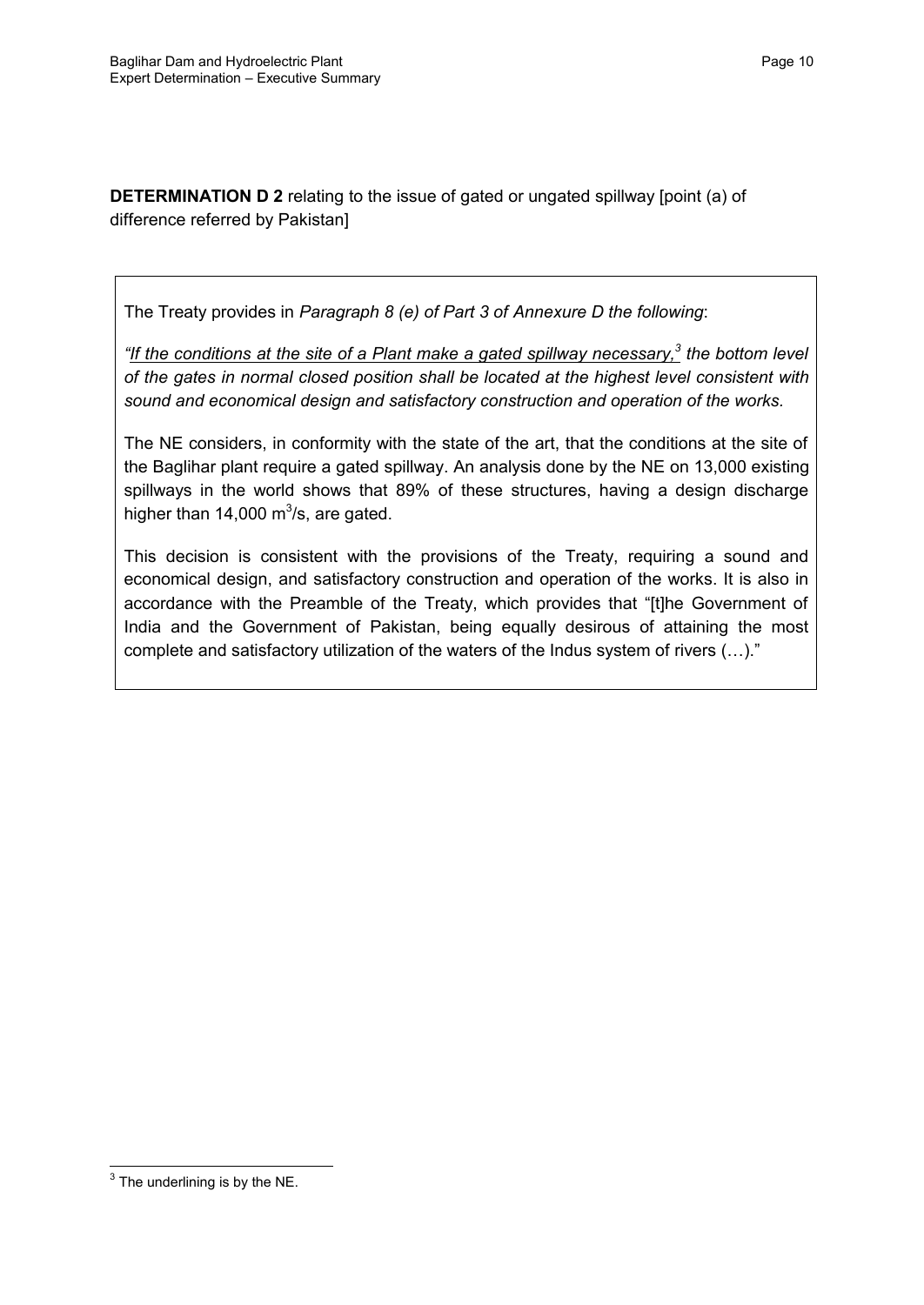## **5.3. SPILLWAY, LEVEL OF THE GATES**

Referring to the Treaty, in *Annexure D - Part 3-New Run-of-River Plants, Paragraph 8 (e)*, which reads as follows:

*"If the conditions at the site of a Plant make a gated spillway necessary, the bottom level of the gates in normal closed position shall be located at the highest level consistent with sound and economical design and satisfactory construction and operation of the works." 4*

Pakistan declared that even if it could be assumed (without conceding) that a gated spillway is necessary, the orifice spillway proposed by India is not located at the highest level consistent with the provisions of the Treaty.

The position of India is that the three-bay design for the chute spillway, the five-bay design for the sluice spillway, and the auxiliary spillway are necessary to ensure safe passing of the design flood, and also a silt-free environment near the intakes for trouble-free operation, by transporting sediments together with flood discharges through the sluice spillway. Consequently, the chosen spillway configuration is at the highest possible level consistent with a sound and economical design and satisfactory construction and operation of the works.

It appears clearly to the NE that the keystone of the design of the appurtenant works of Baglihar is not the problem of the flood discharge, but the flow of sediments which could create the following risks:

- Sedimentation of the operating pool (the pondage).
- Sedimentation of the power intake by bed load sediments.
- Suspended sediment with a high concentration and size entering the power intake and power tunnel, causing erosion of the turbines.
- Heightening of the river bed at the entrance of the reservoir and flooding of the town of Pul Doda.

Referring to Bulletin 115 of the International Commission on Large Dams (ICOLD), "Dealing with reservoir sedimentation" (1999), the state of the art today is that "[b]ottom outlets may be used for under sluicing of floods, emptying of reservoirs, sluicing of sediments and preventing sediment from entering intakes, etc."

For its part, the Treaty in *Annexure D - Part 3 - New Run-of-River Plants, Paragraph 8 (d)* reads as follows:

*"There shall be no outlets below the Dead Storage Level, unless necessary for sediment control or any other technical purpose; any such outlet shall be of the minimum size, and located at the highest level, consistent with sound and economical design and with satisfactory operation of the works." 5*

  $<sup>4</sup>$  The underlining is by the NE.</sup>

 $<sup>5</sup>$  The underlining is by the NE.</sup>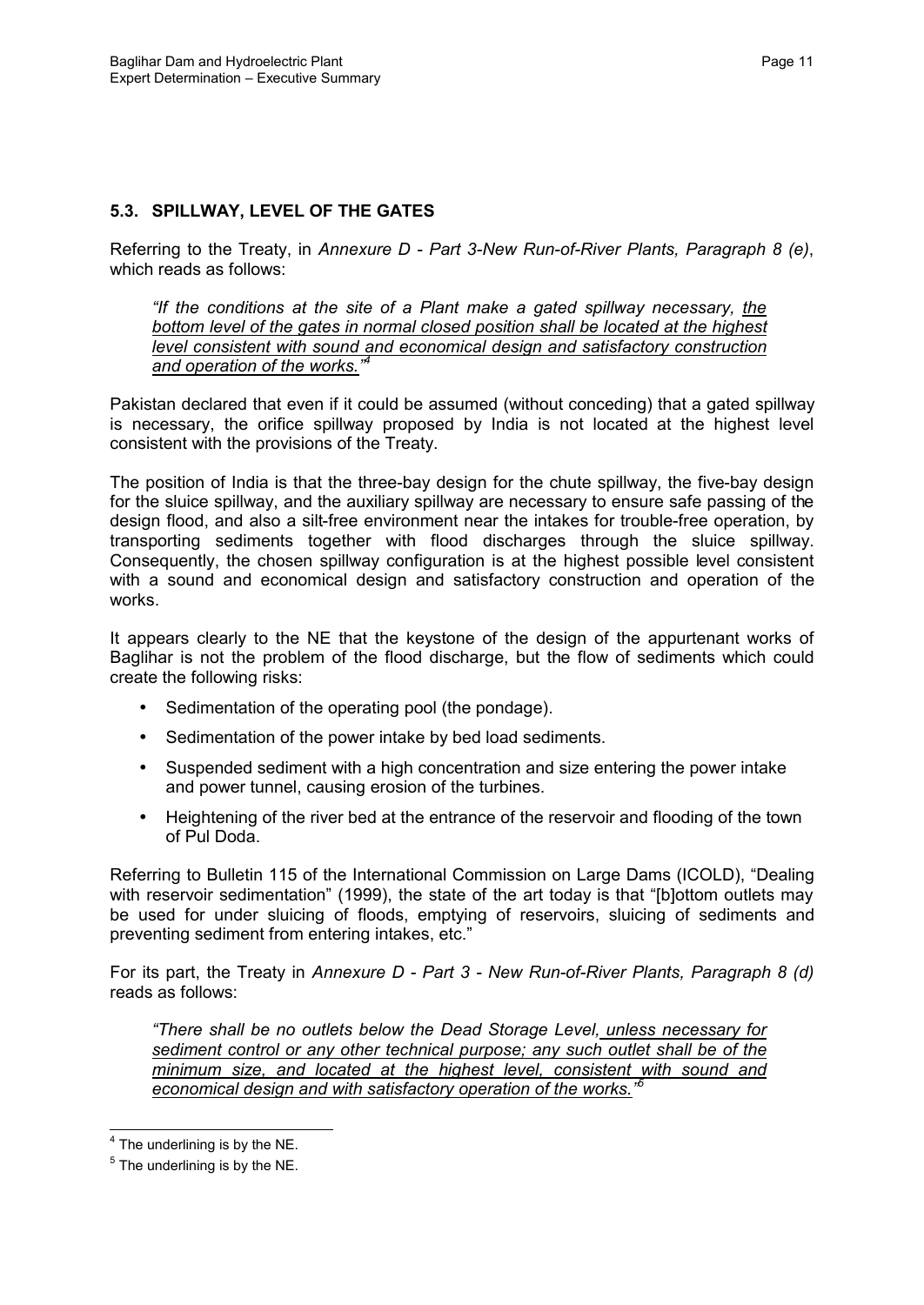The NE considers that the two provisions *8 (e)* and *8 (d)* of the Treaty should be applied to the design of the spillway, and especially to the level of the gates, which also plays in part the role of a bottom outlet.

To support his determination, the NE conducted an analysis on some important aspects of reservoir sedimentation, the results of which are given below.

In 1960, when the Treaty was signed, the phenomenon of reservoir sedimentation was not recognized everywhere to its full degree of significance. It was only 20 years later, in 1980, that the concept of an integrated reservoir sedimentation management began to be clear and coherent. This simple principle was announced succinctly by the engineers of China stating: "[s]tore the clear water and discharge the muddy water".

It appears that the Treaty is not particularly well developed with respect to its provisions on sediment transport. This is not a criticism: the Treaty reflects the status of technology on reservoir sedimentation in the 1950s. The consequence is that the provisions of the Treaty which explicitly mention sediment acquire a special significance.

Everybody recognizes the necessity to take into consideration the lessons of the past, in particular the last decades, from the design, construction and operation of dams and hydropower plants on rivers with important sediment transport. We refer to, among others cases, Sanmenxia in China commissioned in 1960, Warsak in Pakistan, 1960, and Salal in India, 1987.

The definition of the Dead Storage given in the Treaty states that it cannot be used for operational purposes. The operational purpose of Baglihar is power generation, and so this purpose is not allowed for the Dead Storage. This is precisely the role of the Live Storage which has the purpose of generating power. But the capacity of the Live Storage should be protected against sedimentation. This is an essential matter of sustainability. To meet this objective, "maintenance" of the Live Storage and of the Dead Storage should be carried out – and this is not excluded by the Treaty – in accordance with the various known processes of sedimentation control, and in particular, drawdown sluicing and flushing.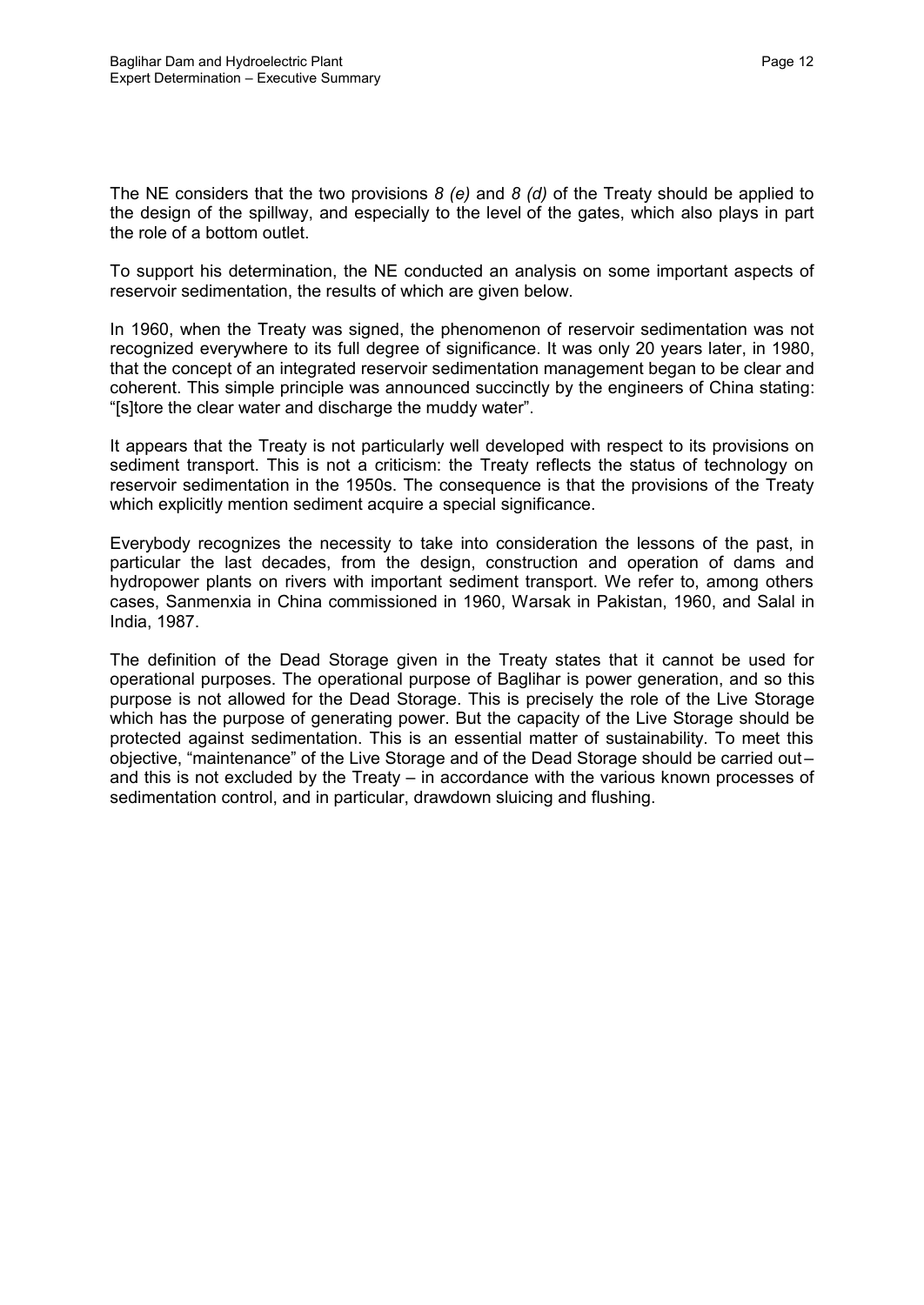**DETERMINATION D 3** relating to the level of the spillway gates [point (a) of the difference referred by Pakistan]

Referring to the Treaty in *Annexure D Part 3-New Run-of-Rivers Plants, 8 (e)*  provides: *"If the conditions at the site of a Plant make a gated spillway necessary, the bottom level of the gates in normal closed position shall be located at the highest level consistent with sound and economical design and satisfactory construction and operation of the works." 6*

The NE considers that the gated chute spillway on the left wing, planned in India's design, which has its sill located at el. 821, is at the highest level consistent with sound and economical design and satisfactory construction and operation of the works.

*Annexure D Part 3-New Run-of-Rivers Plants, 8 (d)* states: *"There shall be no outlets below the Dead Storage Level, unless necessary for sediment control or any other technical purpose; any such outlet shall be of the minimum size, and located at the highest level, consistent with sound and economical design and with satisfactory operation of the works." 7*

The NE considers that the sluice spillway, planned in India's design and composed of five outlets, has two functions: sediment control of the reservoir and evacuation of a large part of the design flood. In conformity with international practice and the state of the art, he considers also that the proposed outlets (five gates of 105  $m^2$ ) should be of the minimum size and located at the highest level (808 m asl), consistent with a sound and economical design and satisfactory construction and operation of the works. But to ensure protection against flooding of Pul Doda, the outlets should preferably be located 8 m lower, at about el. 800 m asl.

Sound operation of the outlets will necessitate carrying out maintenance of the reservoir with drawdown sluicing each year during the monsoon season. The reservoir level should be drawn down to a level of about 818 m asl, that is to say 17 m below that of the Dead Storage Level. For this level, the free flow discharge is the annual flood of the order of 2500 m<sup>3</sup>/s. This is in conformity with the Treaty, which provides that the "Dead *Storage' means that portion of the storage which is not used for operational purpose"*. Operational purpose means power generation (and this is impossible for the Dead Storage because of the high level of the power intake). The reservoir drawdown below the Dead Storage Level will be done for maintenance purposes. It is commonly agreed in practice that maintenance is an absolute necessity, with its ultimate objective of ensuring the sustainability of the scheme.

  $6$  The underlining is by the NE.

 $<sup>7</sup>$  The underlining is by the NE.</sup>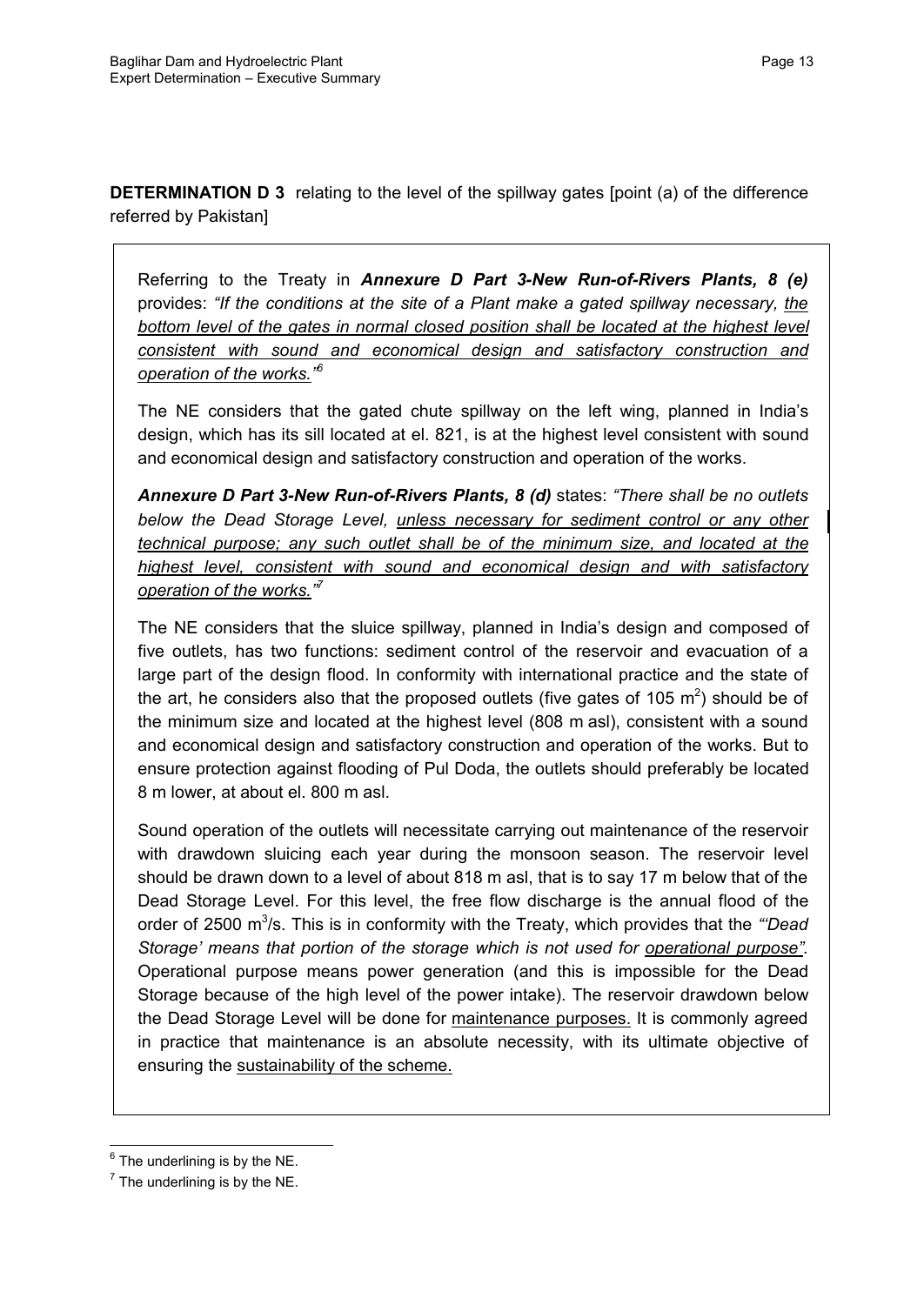#### **5.4. ARTIFICIAL RAISING OF THE WATER LEVEL**

*Paragraph 8 (a) of Annexure D* of the Treaty reads as follows:

*"The works themselves shall not be capable of raising artificially the water level in the Operating Pool above the Full Pondage Level specified in the design."*

The only way to limit the technical possibility of raising the full pondage level is to limit the freeboard to the minimum required. In the case of Baglihar dam, utilizing a gated spillway, the Full Pondage Level is at 840 m asl, and the total freeboard above Full Pondage Level is 4.5 m. Pakistan considers that this value is exaggerated and that the dam crest elevation could be lowered.

Freeboard is the vertical difference in elevation provided between the maximum reservoir level during a routing of the design flood and the dam crest.

Thus the elevation of the dam crest is determined by:

- The full pondage level;
- The raising of the reservoir level required to allow for the release of extreme floods. The outflow discharge depends on the extreme flood hydrograph, the arrangement of spillway weirs and outlets, the operating rules of the spillways and the geometrical characteristics of the reservoir; and
- Safety criteria, which depend on: the dam type (concrete, masonry or embankment), the spillway type (gated or ungated), and local conditions, such as wind conditions.

The analysis carried out by the NE allowed him to define objective criteria, based on ICOLD guidelines and sound engineering. The freeboard is an essential safety element to protect the dam against overtopping. The criteria applied took into account the residual risk of malfunctioning of a gate.

The NE could also determine realistic parameters and coefficients for calculating the spillway discharge rating curves. He admitted that the design could be optimised to achieve these coefficients.

Based on these considerations, the NE determined the minimum required freeboard according to internationally accepted safety criteria.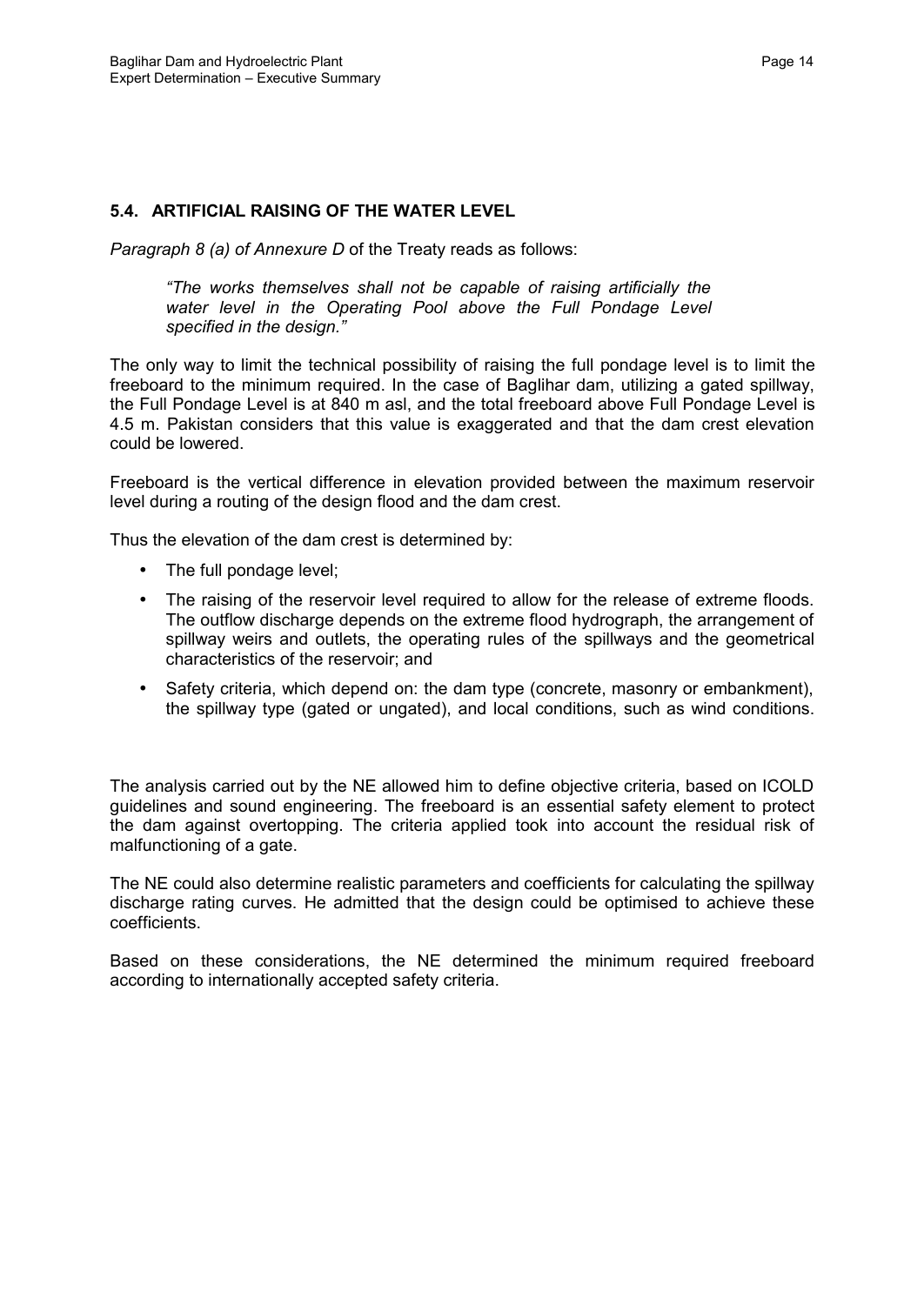**DETERMINATION D 4** relating to the artificial raising of the water level [point (a) of difference referred by Pakistan]

In application of the provisions of the Treaty, the NE considers that the dam crest elevation should be set at the lowest elevation compatible with a sound and safe design based on the state of the art.

The dam crest elevation of the Baglihar dam, fixed in the design submitted by India at el. 844.5 m asl, resulting from a freeboard above the Full Pondage Level of 4.50 m, is not at the lowest elevation.

The Determination of the NE is that the freeboard should be 3.0 m above the Full Pondage Level leading to a dam crest elevation at 843.0 m asl. This is possible if the design of the chute spillway is optimised by minor shape adjustments in order to increase its capacity.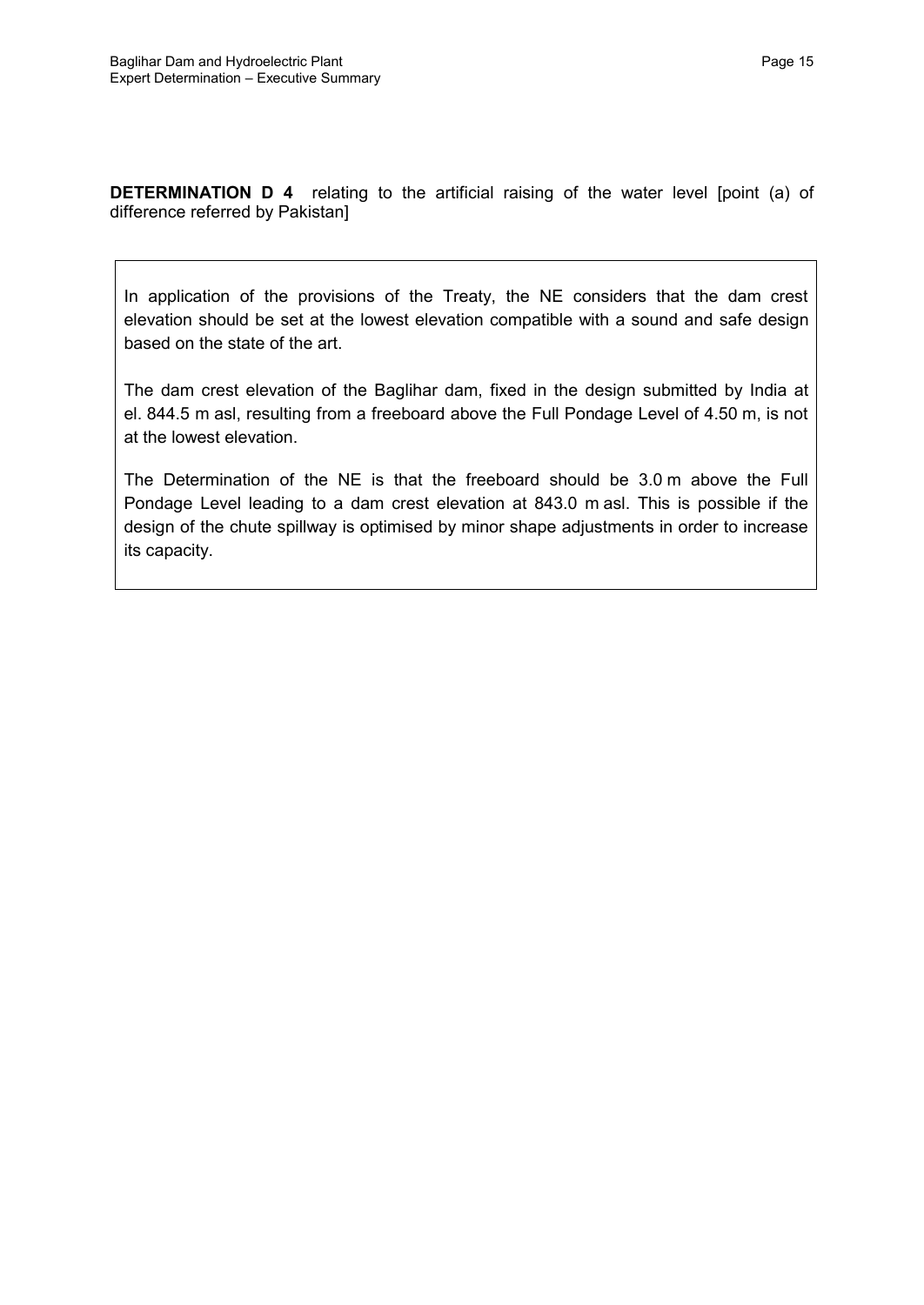### **5.5. PONDAGE**

Pakistan is of the considered view that the Pondage (which is the Live Storage for a run-ofriver plant) calculated by India, exceeds twice the Pondage required for Firm Power and as a consequence is in contravention of the provisions of the Treaty.

The volumes of Pondage calculated by the Parties are:

| • Pakistan: Maximum pondage | $P = 6.22$ M.m <sup>3</sup> , (2 x 3.11)  |
|-----------------------------|-------------------------------------------|
| ● India                     | $P = 37.5$ M.m <sup>3</sup> , (2 x 18.75) |

The Treaty provides in *Annexure D, Part 1 – Definitions, 2 (c):*

*"'Pondage' means Live Storage of only sufficient magnitude to meet the fluctuations in the discharge of the turbines arising from variations in the daily and the weekly loads of the plant."<sup>8</sup>*

and in *Annexure D, Part 3 - New Run-of-River Plants, 8 (c)*:

*"The maximum Pondage in the Operating Pool shall not exceed twice the Pondage required for Firm Power".<sup>9</sup>*

Applying these provisions, and based on the state of the art, the NE considers that the role of the pondage is to regulate the river flow to meet consumer demand. When the pondage is calculated on this basis, it can also be used to regulate fluctuations in the river inflow.

The pondage is the operating volume necessary to produce firm power corresponding to the minimum mean discharge at the site of the plant. The method of calculating this minimum mean discharge is clearly explained in the Treaty, and no difference of opinion has arisen between the Parties concerning the value of this discharge.

The pondage calculation presented by Pakistan has been done with the objective of operating the plant at constant power, while regulating the fluctuations in the river flow. The NE cannot agree to this objective.

The pondage calculation presented by India is done with the objective of operating the plant with a constant river inflow, while regulating the fluctuations in power. The NE agrees with the principle, but not with the hypothesis concerning the time peak load hours on which the calculation should be based; this is not clearly justified.

Logically, the time of peak load each day should be the result of a forecast of the power demand over 15 or 20 years in the region of Baglihar: the Northern Region. Without these data, the NE has made his estimation only on the basis of the graph of power demand in December 2004 provided by India. He is aware of all the uncertainties of this approach, but it is the best available to him at this time.

 $^8$  The underlining is by the NE.

 $^9$  The underlining is by the NE.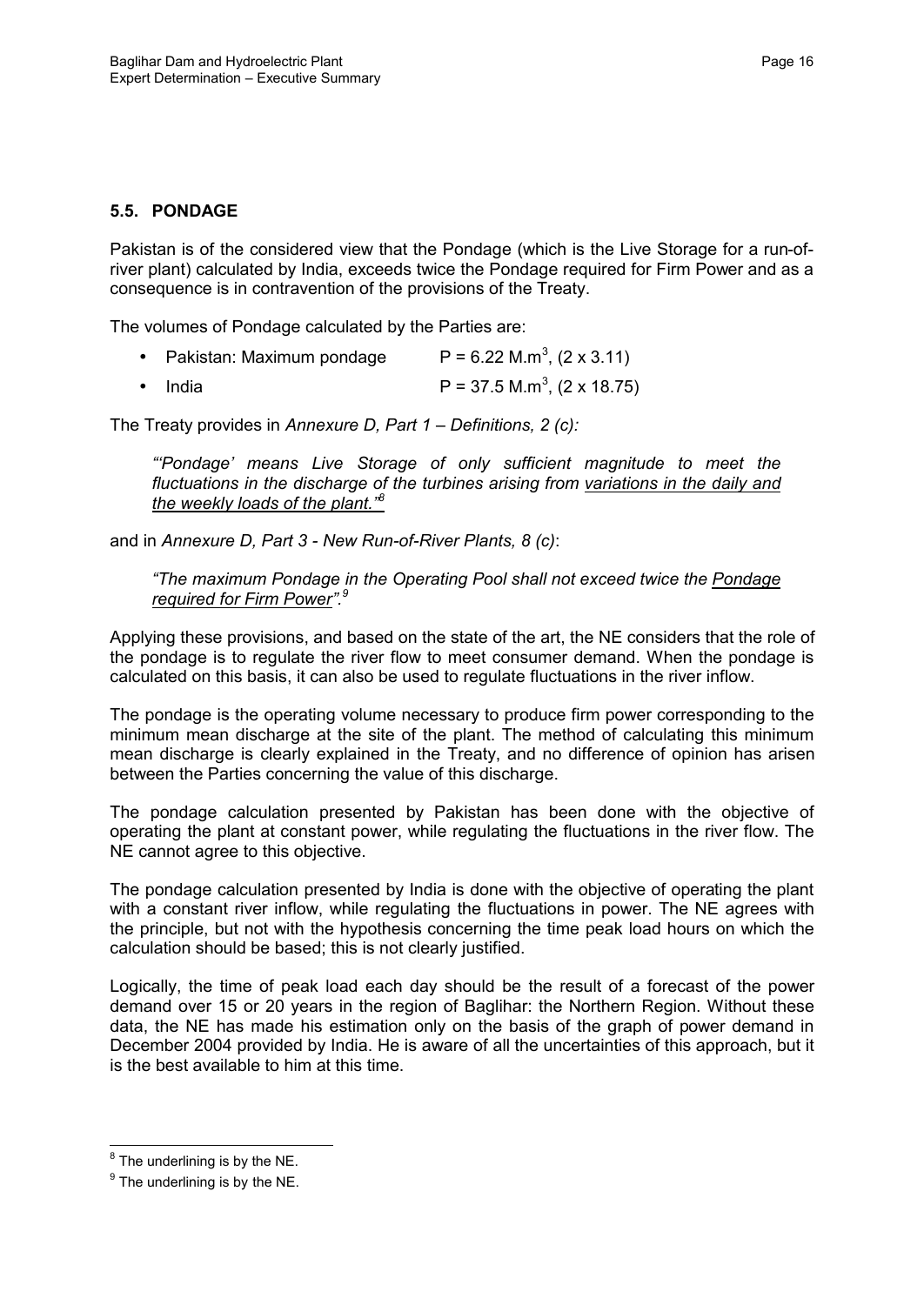The calculations made by the NE give a volume of pondage necessary for operation of 16.28 M.m<sup>3</sup>. The maximum pondage is double this amount:  $32.56$  M.m<sup>3</sup>. This volume would allow, in addition to the operation of the plant during peak load hours, for regulation of the variations in river flow, if any.

*DETERMINATION D 5* relating to the volume of the pondage [point (b) of the difference referred by Pakistan]

Applying the provisions of the Treaty and based on the state of the art, the NE considers that the first objective of pondage is to regulate the flow of the river to meet consumer demand.

He considers also that the values for maximum pondage stipulated by India as well as by Pakistan are not in conformity with the criteria laid down in the Treaty.

The Determination of the NE is that the maximum Pondage should be fixed at 32.56 M.m<sup>3</sup>, and the corresponding Dead Storage Level at el. 836 m asl, one meter higher than the level of the Indian design.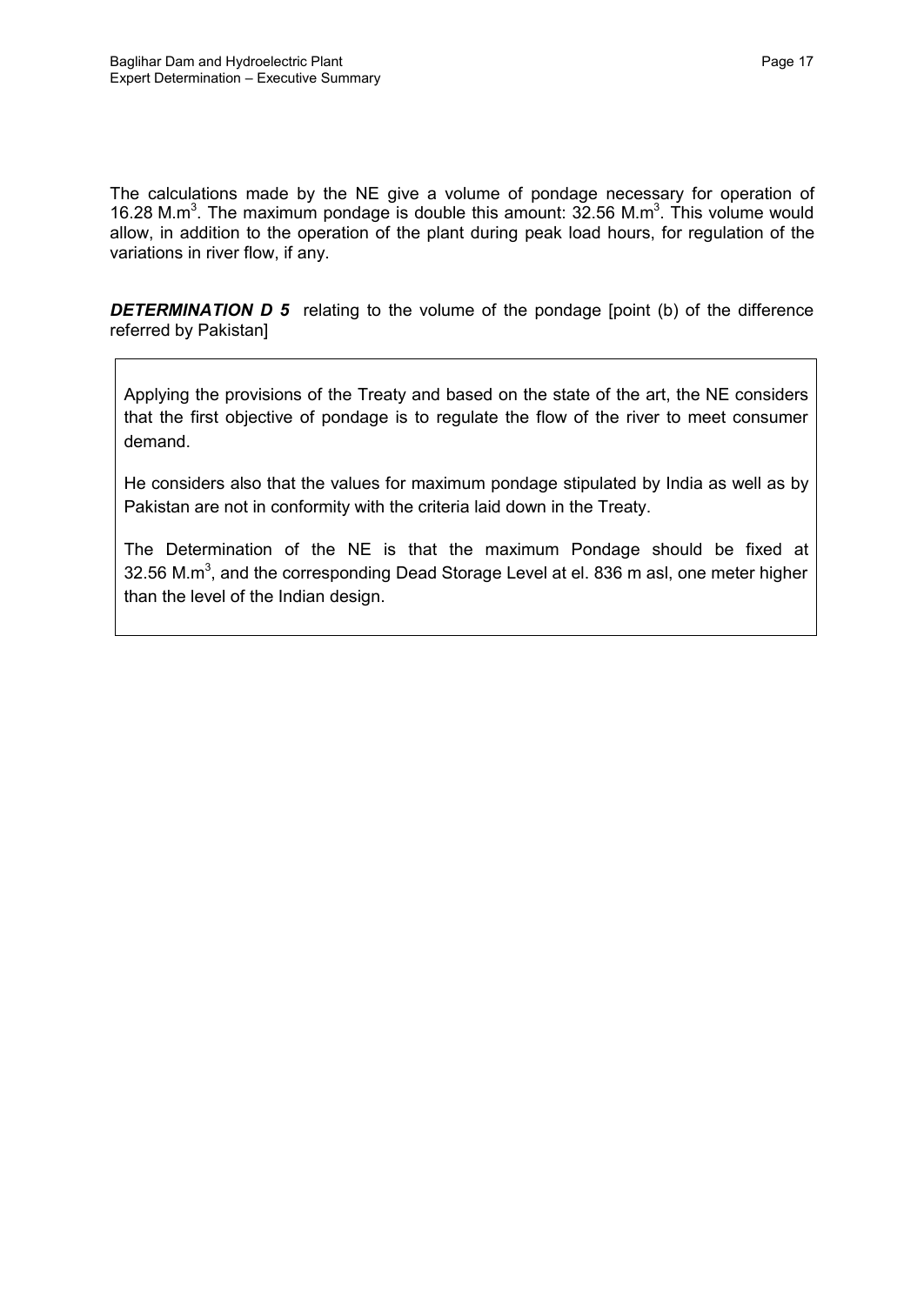#### **5.6. LEVEL OF THE POWER INTAKE**

*Paragraph 8 (f) of Annexure D* of the Treaty reads as follows:

*"The intakes for the turbines shall be located at the highest level consistent with satisfactory and economical construction and operation of the Plant as a Run-of-River Plant and with customary and accepted practice of design for the designated range of the Plant's operation."*

Pakistan estimates that the design submitted by India does not conform to this criterion and that the intake for the turbines is not located at the highest level consistent with the Treaty requirements. Pakistan also considers that all design choices related to the level of the power intake should be made so as to minimize the submergence of the power intake.

The design submitted by India considers an intake structure with two openings, as shown in Annex 5. The sill level of the intake is 818.0 m asl, 17.0 m below the Dead Storage Level, while the minimum submergence depth is 9.5 m.

In the design submitted by India, a second intake is shown, for a future extension of the Plant. As this future extension is not actually under discussion, it will not be considered, even if it has an impact on the project layout.

Pakistan has developed and proposed an alternative design, with the purpose of demonstrating that higher intake structure elevations are possible.

The design of a power intake structure must be based on the following objectives:

- to minimize hydraulic head losses,
- to prevent entry of floating material,
- to avoid sediment deposition in the intake structure,
- to minimize sediment suspended load in the diverted flow, and
- to prevent air entrainment to the turbines.

Regarding the last criterion, it is well known that eddies can appear in front of the intake, and that vortices can develop and entrain air into the intake and the turbines when concomitantly the reservoir is at a lower operating level and the diverted discharge is high. This criterion fixes the level of the power intake.

The first remedy is to locate the intake structure at a sufficient depth. Several other constructive or operational measures can be taken to avoid the development of these vortices. Finally, resorting to a specifically designed anti-vortex device may be considered under certain conditions.

In the application of the provisions of the Treaty, and based on the state of the art, the NE considers that the elevation of the power intake should be determined to avoid the development of vortices at the Dead Storage Level and air entrainment to the turbines, without limitation of the operation discharge.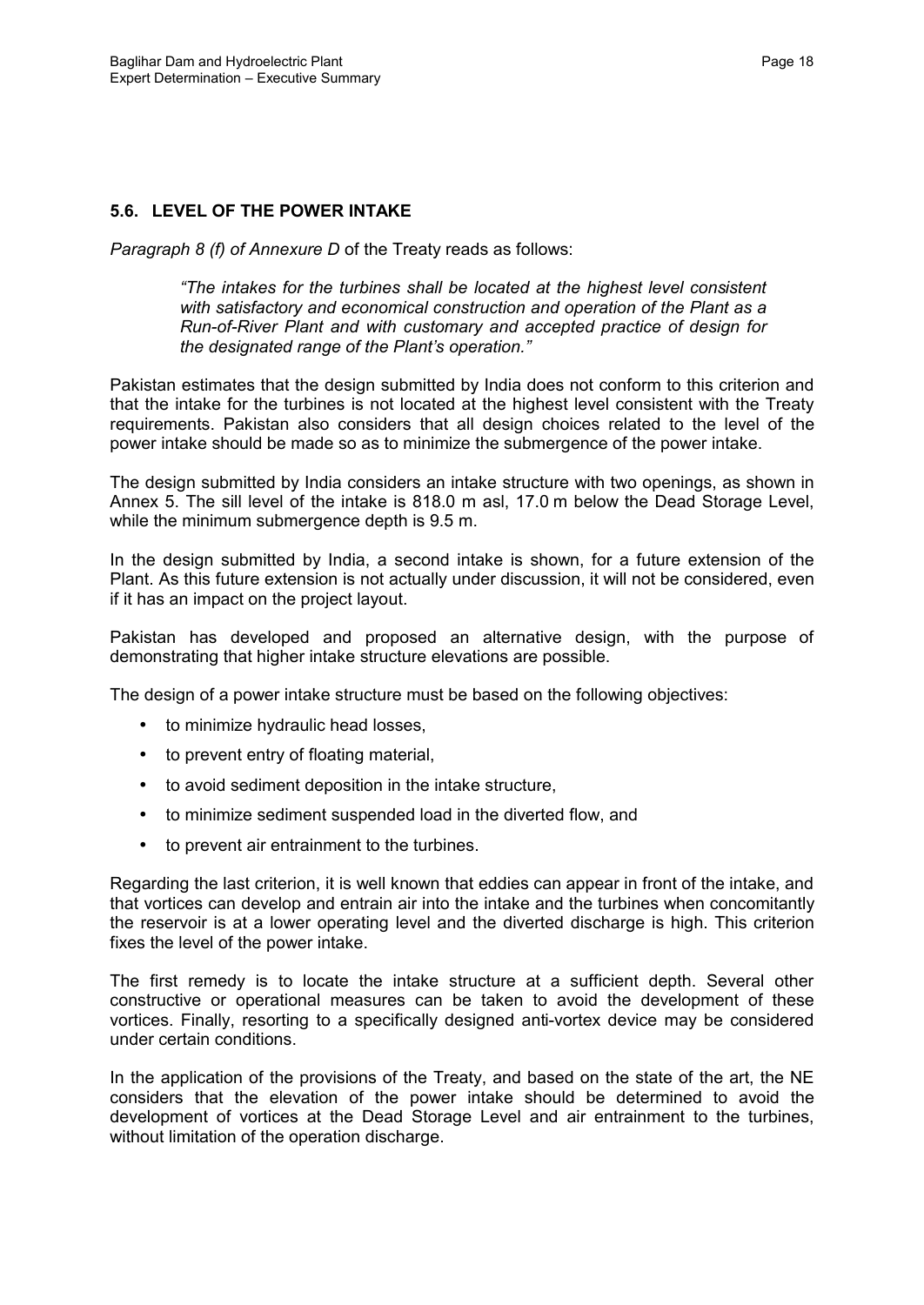He observes that recourse to anti-vortex devices at the design stage is not common practice, and should be limited to particular cases where other measures cannot be undertaken to provide protection against the development of vortices.

The required minimum submergence depth depends on the inflow approach conditions. The proposed location of the intake structure leads to asymmetrical approach conditions. Another arrangement with more symmetrical approach conditions could reduce the required minimum submergence depth.

The NE found that the alternative design proposed by Pakistan would not give sufficient guarantees for protection against sediment deposition in the intake structure and minimum sediment suspended load in the diverted flow.

**DETERMINATION D 6** relating to the level of the power intake [point (c) of the difference referred by Pakistan].

The NE considers that the elevation of the intake stipulated by India is not at the highest level, as required by the criteria laid down in the Treaty.

The determination of the NE is that the intake level should be raised by 3 m and fixed at el. 821.0 m asl.

The required minimum submergence depth depends on the discharge and the inflow approach conditions. The location of the intake structure proposed by India leads to asymmetrical approach conditions. A different arrangement, with more symmetrical approach conditions could reduce the required minimum submergence depth.

The NE believes that at the design stage the normal practice is to avoid the development of vortices by an appropriate arrangement of the intake structure and sufficient submergence or operating restrictions at the minimum water level. In particular cases where these measures cannot be implemented for technical or economic reasons, then recourse to anti-vortex devices would be the best alternative.

He recommends that all possible structural measures should be taken to limit the circulation of flow within the intake structure and in its vicinity, especially avoiding sharp bends inside the intake structure and in its vicinity.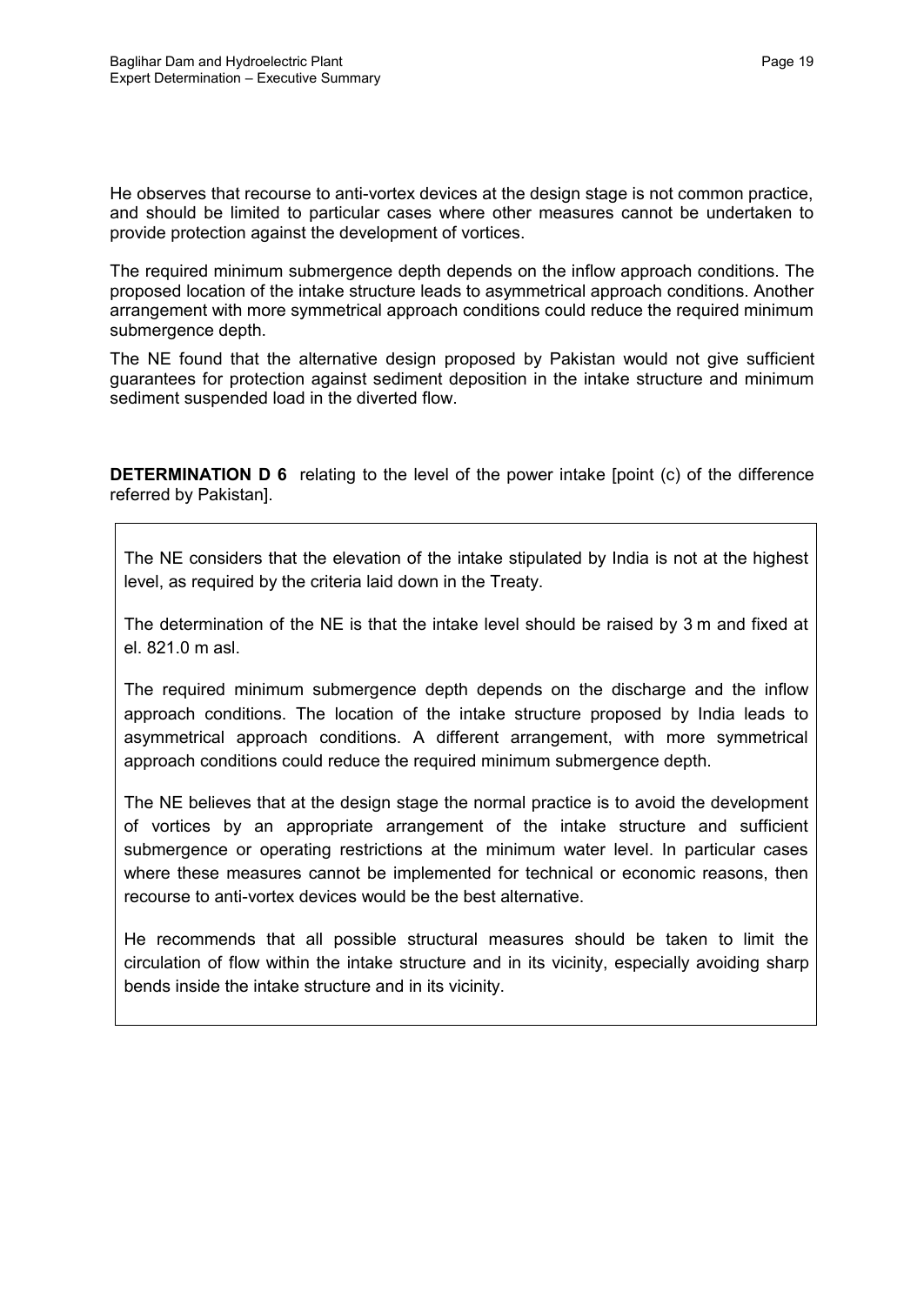### **POSTSCRIPT**

The points of difference referred by Pakistan were not trivial and their complexity required from the claimant Party as well as from the respondent a major work of analysis and of synthesis to present their theses. The exchanges between the Parties were documented with great care; the oral presentations during three meetings and the visit to the site of Baglihar and to the hydraulic laboratory of Roorkee, were found to be of a high technical, scientific and legal interest. The process lasted one year. The work of the NE, of his assistant and of his legal adviser was also not easy. These are the reasons why the NE believes that the process was equally fruitful for all the participants.

The NE considers that his decision has not been rendered against one or the other Party.

His opinion is that, in fact, specific Parties emerge successfully from the treatment of this difference: the Authors of the Treaty. The Treaty is the successful document.

Professor Raymond Lafitte Neutral Expert

With the support of

Professor Laurence Boisson de Chazournes, Legal adviser,

and of

Mr Laurent Mouvet, Senior engineer, Assistant.

Lausanne, Switzerland 12 February 2007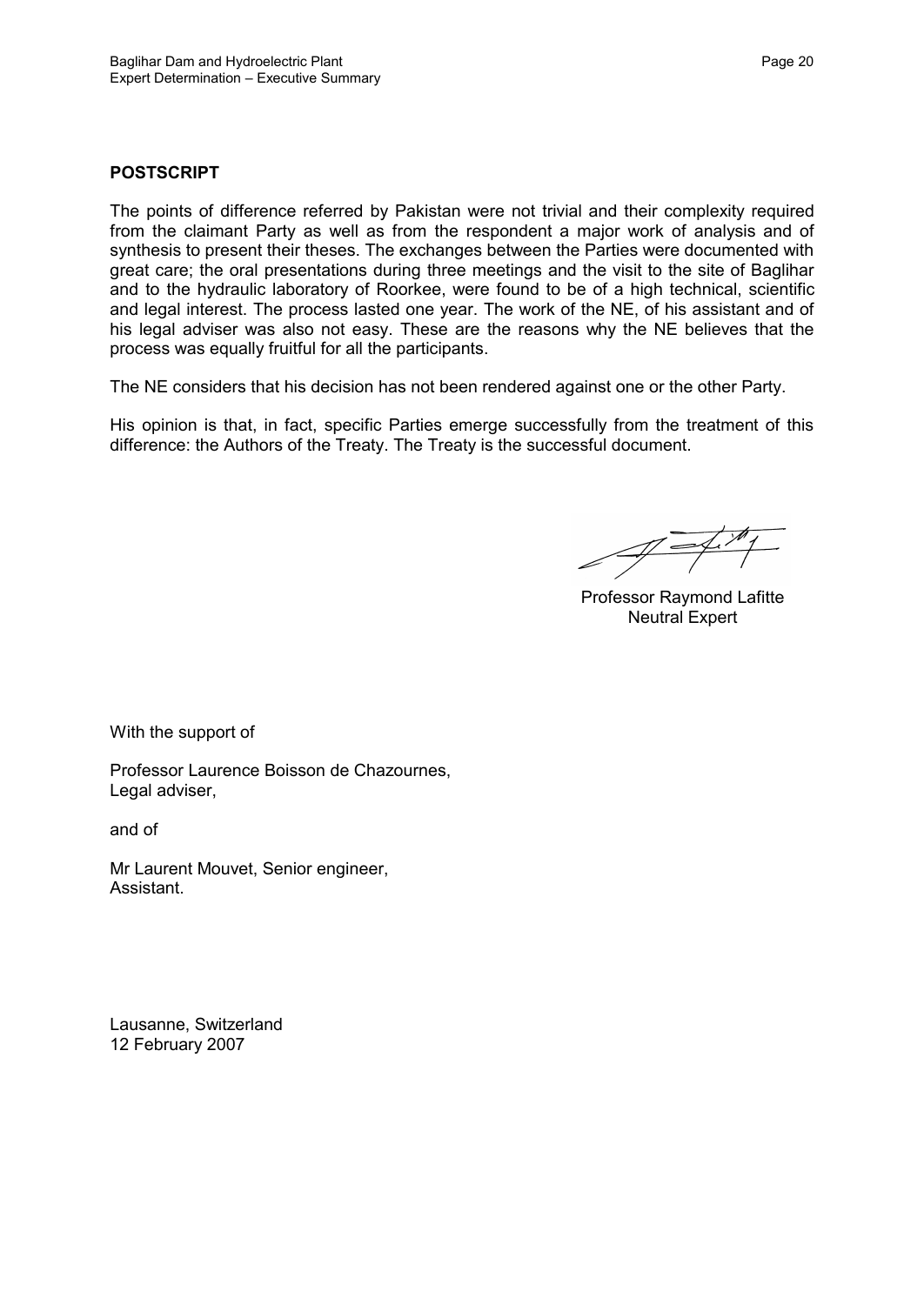#### **ACKNOWLEDGEMENTS**

The analysis of the Points of Difference referred by the Government of Pakistan, under the provisions of the Indus Waters Treaty 1960, and of the position of the Government of India, to achieve a Determination, was a delicate exercise. It could have not been realized without the fair collaboration of all those involved. So it is for me a real pleasure, jointly with Professor Laurence Boisson de Chazournes, who advised me with respect to legal issues, and with my assistant Mr Laurent Mouvet, to thank all those who contributed to this work.

The Parties made a great effort within a relatively short time, to transmit to me all their information. The best Experts, national and international, were required. The written instruments and the responses to my questions, explaining the points of view of the Parties, with all their arguments and counter-arguments, were very well developed in both content and form. These included a synthesis of the studies made by India during the past years for the design of the Baglihar scheme and its critical assessment by Pakistan, with constructive proposals on some aspects. New developments were implemented by the Parties, model tests and numerical analyses, to support their theses.

The oral presentations by the Parties, on both technical and legal aspects, also documented, were extremely clear and of a very high standard, demonstrating competence and honesty.

The Parties then paid great attention to making their written and oral remarks on the final draft determination of the author, allowing him to complete his report with full knowledge of the case.

The organization of the site visit to Baglihar was excellent and I wish to thank the Indian Government for its hospitality, and in particular Mr D.K. Mehta, Commissioner, Mr Vikrant Sharma, Assistant Director in Jammu, and Mr R.C. Gupta, Vice President of the JP Venture.

I am also grateful to Mr K.D. Sharma, Director of the National Institute of Hydrology (NHI) of Roorkee and to Mr Shiva Datta, Chief Engineer and Director of the Irrigation Research Institute (IRI), for their hospitality during the visits to their respective institutes and the inspection of the hydraulic model of Baglihar.

For all these aspects of efficient cooperation, with a spirit of goodwill and courtesy, but also including clarity and firmness, I wish to express my deep gratitude to the Delegations of the Parties. First to their leaders, for India: Shri J. Hari Narayan, former Secretary, Ministry of Water Resources, and Mrs Gauri Chatterji, Secretary, Ministry of Water Resources and Shri R. Jeyaseelan, Chairman, Central Water Commission; and for Pakistan: Mr Makhdoom Ali Khan, Attorney General for Pakistan, and Mr R. Ashfaq Mahmood, Secretary, Ministry of Water Power. Also, I express thanks to all the members of these Delegations: Lawyers, Commissioners, Experts, Chief Engineers, and Engineers.

It was a great advantage for the author, to have had the support of the World Bank through the International Centre for Settlement of Investment Disputes (ICSID), which assumed the coordination of the process. I wish to thank sincerely Mrs Eloïse Obadia, Senior Counsel, who accomplished this task, with competence, helpfulness and initiative. As she took maternity leave before the end of the mission, she was replaced at that time by Mrs Martina Polasek, Counsel, who is also warmly thanked.

The author is a Professor associated to the Laboratory of Hydraulic Constructions of the "Ecole Polytechnique Fédérale de Lausanne". He sincerely thanks its Director, Professor Dr Anton Schleiss for his welcome in this high level academic environment and for his